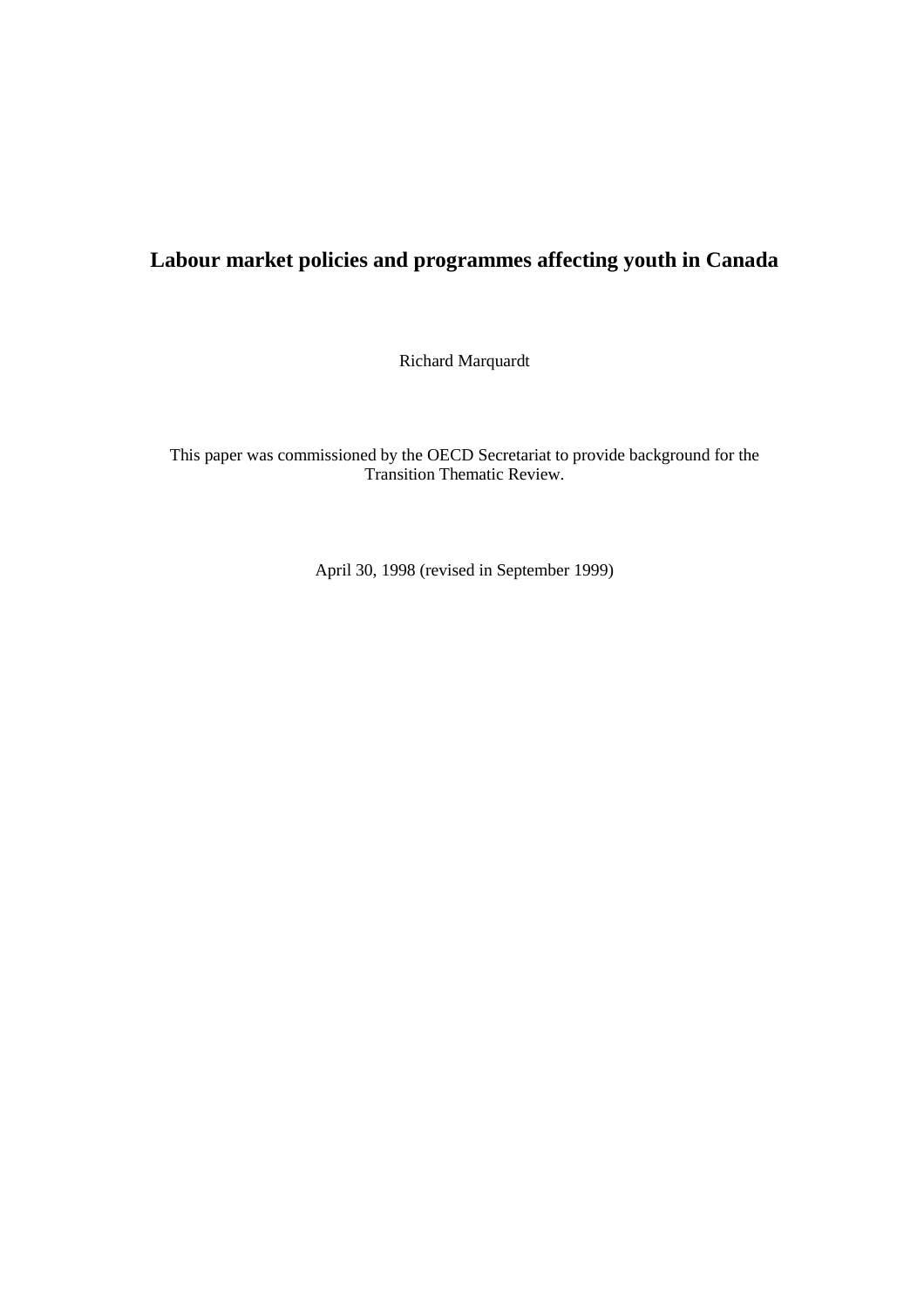# **Introduction**

Canadian youth who are making the transition from initial education to full-time participation in the labour market encounter a number of barriers. Their rate of unemployment has been over 160 percent of the national rate for most of the 1990s, and those with jobs have been more likely than older adults to find only part-time or temporary work with low rates of pay and undesirable working conditions.

These difficulties appear to be due to a convergence of several interrelated factors: the recession of the early 1990s and the long period of "jobless recovery"; the restructuring of the Canadian economy due to increased global competition and entry into the North American Free Trade Agreement; the introduction of new computer-based technologies, reducing the need for workers in most sectors of the economy; changing employer practices, including widespread downsizing of core staff and the increasing use of contingent workers and outsourcing; the seniority principle in collective agreements and employers' personnel policies, which gives preference to older workers; and the demand for higher levels of skill that require additional years of education and experience.

On the supply side of the labour market, this generation of youth lives in the shadow of the large baby boom generation, now aged from their late 30s to early 50s and still active in the labour market. Young women now aspire to have careers in the labour market throughout their working lives, further increasing the supply of workers. Some also argue that much better access is needed to good quality, relevant education and training that provides young people with skills appropriate to the requirements of today's labour market. Education policies are a matter of intense debate across Canada.

Youth's labour market difficulties vary a great deal by region, gender, social class, and education level, but there is general concern in Canada over the labour market conditions faced by youth. Polls have shown high levels of pessimism about the future prospects for this generation of youth, both among young people themselves and in the adult population. There is a consensus in Canada that action by governments on this issue should be a high priority.

This paper examines trends in the labour market policies and programmes of governments as they affect youth in Canada. It is intended to be complementary to other work which focuses on education and schoolwork transitions, which are not discussed here. Since it is not always possible to maintain this distinction in practice when speaking of young workers, the paper will cross the line in places, but its focus will be primarily on labour market programmes and policies. The following section presents a brief sketch of current changes in responsibility for labour market programmes and policies in Canada. The paper then examines four key trends in the evolution of labour market policy and practice affecting youth. The next section discusses several particular issues arising around labour market policy as it affects youth: the effectiveness of labour market training, workplace and employer-sponsored training, minimum wage policy, the use of tax incentives and wage subsidies, proposals for the redistribution of working time, and the accessibility of labour market information and career counseling. The paper concludes with a brief discussion of research needs.

## **Recent developments in labour market programming responsibility**

The Canadian Constitution assigns responsibility for education and social policy to the provinces. Since the 1940s, however, the Federal Government has used its mandate to ensure "peace, order, and good government" to intervene in a wide variety of labour market and social policy areas. The federal Unemployment Insurance programme was introduced in 1941. At the time, the traumatic experience of the Great Depression persuaded all provincial governments to allow the Federal Government to implement such a plan. Over the years, Unemployment Insurance acquired multiple purposes, gradually extending its reach into areas of provincial responsibility. For example, it was originally designed strictly as an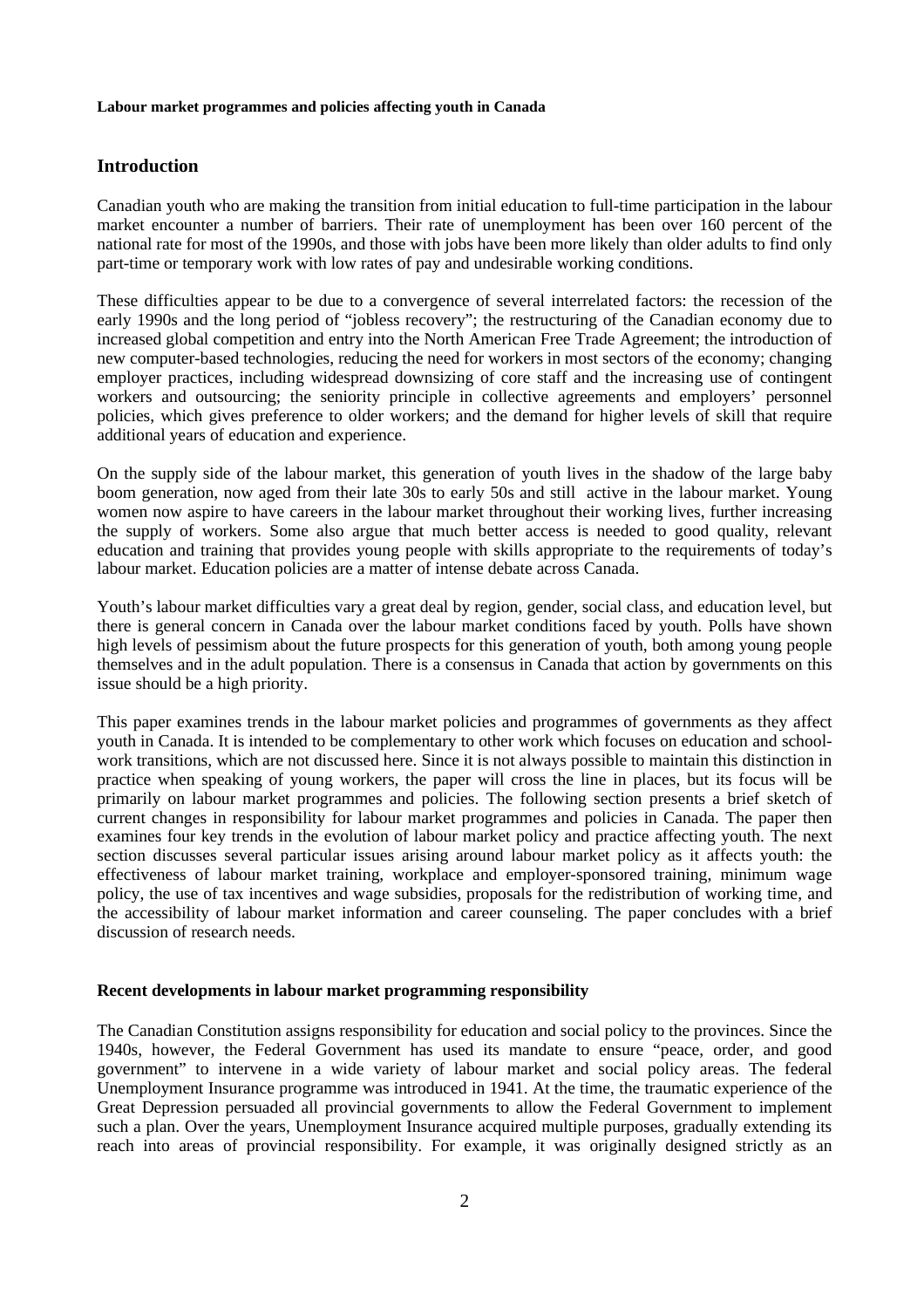insurance plan, therefore excluding intermittent and seasonal occupations from participation. In time, however, it was extended to seasonal occupations, particularly in the primary sector, and quickly became an important income supplement for seasonal workers. It was also extended to cover maternity leave of 18 weeks, addressing another social goal beyond its insurance function. In 1965, at the urging of both internal and external voices, including the OECD, the Federal Government established a Department of Manpower and Immigration to provide it with the infrastructure to develop and implement a national manpower policy. In 1967, it passed the Adult Occupational Training Act to enable the new department to provide labour market training. With this mandate, the new Department established a network of Canada Manpower Centres across the country that provided the full range of services recommended by the ILO at that time for a national employment service: labour market information and analysis, employment counseling, training, and job placement. It justified these actions on the grounds that manpower development was economic policy, not social policy, and that employment was a matter of federal jurisdiction and responsibility.<sup>1</sup>

In the 1980s and 1990s, as active labour market programmes were given greater priority, increasing shares of the Unemployment Insurance fund were used to finance federal labour-market training programmes, intruding further into a domain perceived by provinces to be their exclusive jurisdiction. The Federal Government justified this as necessary to carry out its mandate to promote Canada's economic competitiveness in a globalizing economy. These federal interventions became a source of increasing contention between the two orders of government. In 1996, the Federal Government addressed this issue by passing the Employment Insurance Act. Part II of the act provides a framework for the transfer of federal responsibilities to the provinces where this is desired. Under this act, the Federal Government has now negotiated Labour Market Development Agreements (LMDAs) with eight provinces as well as Yukon Territory. Four of these -- Alberta, Quebec, Manitoba, and New Brunswick -- have adopted the "transfer model" whereby responsibility for most federal programmes is to be devolved to the province. Newfoundland, Nova Scotia, Prince Edward Island, British Columbia, and the Yukon have opted for "comanagement" models. Here, labour market programmes are managed in each province or territory by a joint federal-provincial management committee. This may be an interim measure in some cases. LMDAs with the other two provinces, Saskatchewan and Ontario, were still under negotiation at the time of writing.

The Employment Insurance fund (as it is now called) is financed by the premiums paid by workers and their employers across the country. The Federal Government will continue to control this fund and to pay out passive income support directly to unemployed claimants. Funds for active labour market programmes previously funded by the Federal Government from the Employment Insurance fund will be transferred to the provinces annually to allow them to take control of these programmes. Each province has been guaranteed funds for an initial five-year period. In principle, each province will be accountable for achieving verifiable results jointly defined by the federal and provincial governments, but it will take time to develop indicators and methods to manage this system.

The Federal Government plans to withdraw from all labour-market training activities over a three-year period, sooner where desired by a province. It will, however, retain responsibility for a number of "pan-Canadian activities", such as measures that enhance interprovincial labour mobility. One area defined by the Federal Government as a "pan-Canadian activity" is youth employment programming. Since each province also has programmes for youth in the areas of employment and school-work transition, there will continue to be a need for cooperation between the federal and provincial governments in this area.

For the most part, prospects for federal-provincial cooperation on youth employment strategy appear to be good. At a meeting of First Ministers in December, 1997, the Federal Government and all provinces except Québec agreed "that youth employment is a national priority requiring the involvement of both orders of government," and that governments must cooperate with the private sector and community groups to alleviate youth unemployment. Again with the exception of Québec, the First Ministers committed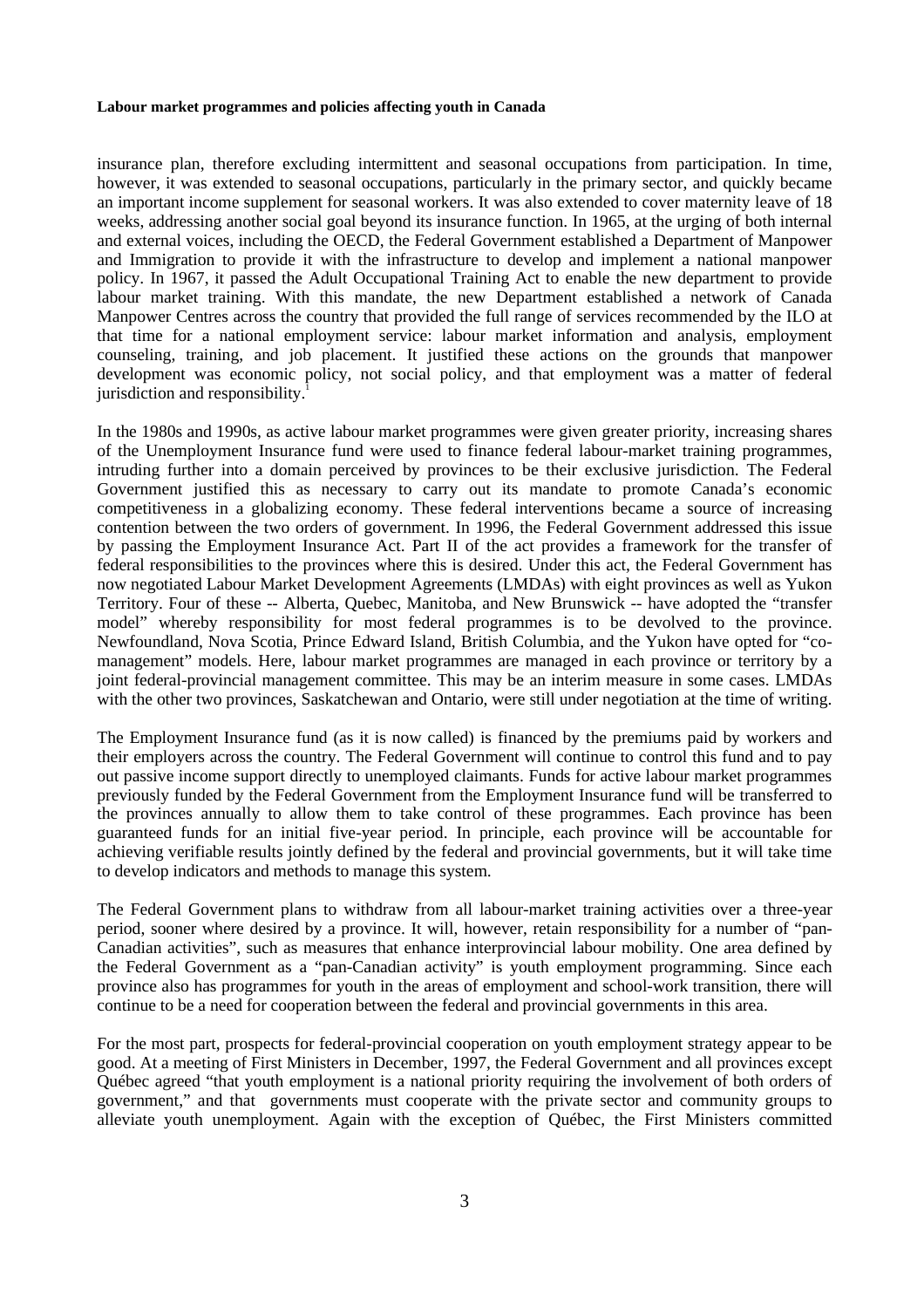themselves to developing a youth employment action plan and asked their Labour Market Ministers to put into motion a four-point Agenda for Action which would set clear objectives in the following areas: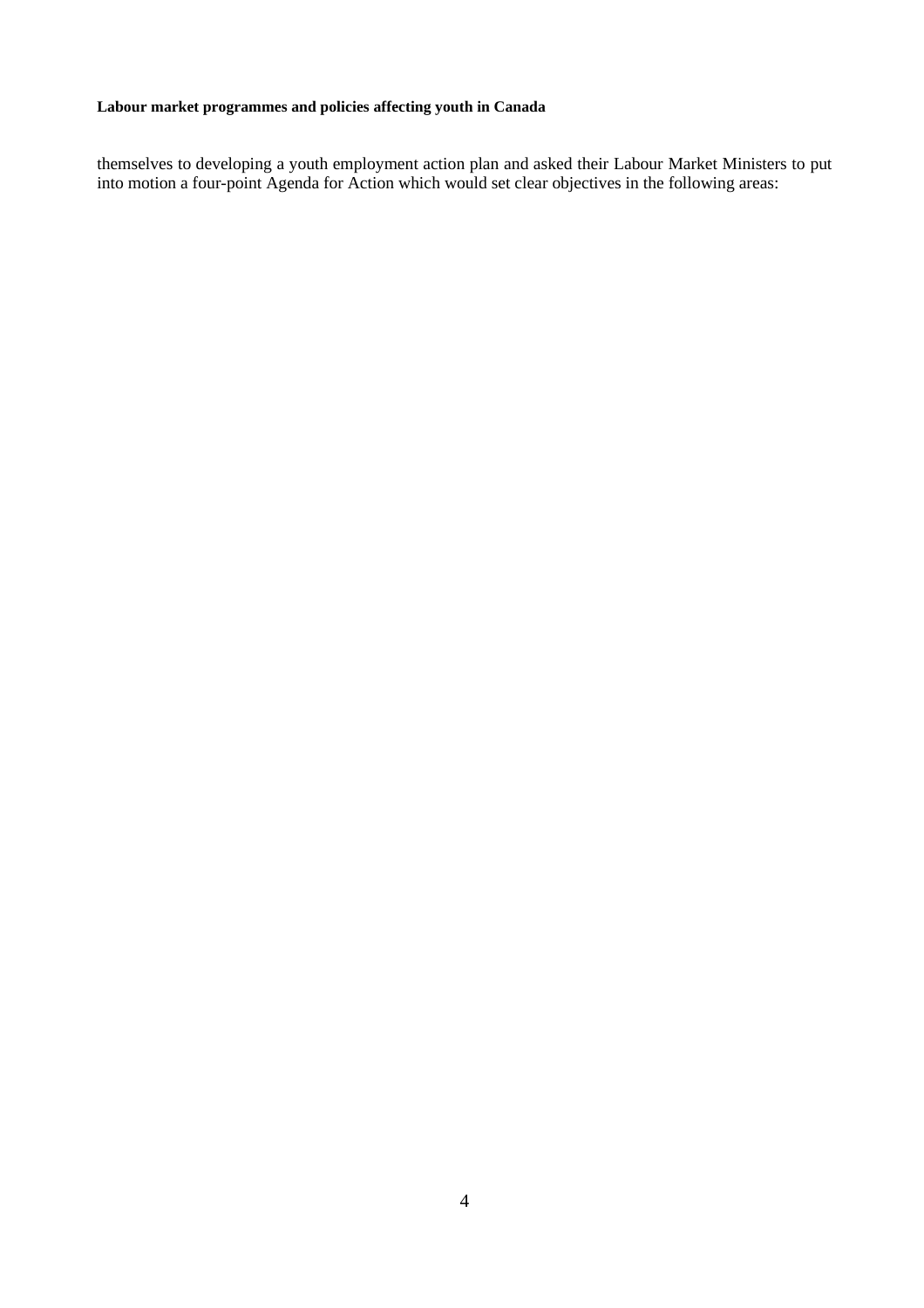- maintaining and improving access to education and skills;
- providing more work opportunities both for those making the school/work transition, and for those who may be "at risk";
- helping youth adapt to an increasingly complex and changing labour market; and

helping youth address the social and cultural barriers that prevent full labour market participation.

This plan is now in development; it is to be presented to the next First Ministers meeting in June 1998.

In the same communiqué, the Government of Québec, while sharing the same concerns, reaffirmed "its will to exercise fully its control over the development, planning and management of social policies in its territory, in full accordance with its exclusive jurisdiction in this field." It remains unclear at the time of writing what implications this will have for the operation of federal youth employment programmes in Québec.

In summary, there are ten provincial and two territorial jurisdictions in addition to the federal working on youth employment strategies in Canada. While this situation might raise some concerns about coherence and duplication, it has positive aspects. It allows a healthy degree of local autonomy to develop approaches suited to the labour market conditions in each province or territory. It also allows the separate jurisdictions to learn from each other's experience. The initiative of the provinces and territories apart from Québec to develop a common strategy with the Federal Government is a promising sign, and it is expected that Québec will also contribute to the sharing of information and analysis of lessons learned.

# **Key trends in youth labour market policies and programmes**

There is evidence that governments have learned a number of lessons from their experience of the last ten to twenty years, and that this learning is being incorporated in the design of youth employment strategies. The following appear to be the key trends in the 1990s:

## 1. Decline in demand-side measures

Many demand-side labour-market measures that used to be central to government strategies -- for example, direct job creation, wage subsidies, and tax incentives to employers -- have declined in relation to measures designed to improve the skills and overall employability of workers. This is true for all age groups, but it is especially so in the case of youth. In their place, governments in Canada have increasingly favoured measures that encourage further formal education or that facilitate school-work transitions.

The evidence from Labour Market Surveys, the School Leavers' Survey of 1991 and its follow-up in 1995<sup>2</sup>, and other sources<sup>3</sup>, is unanimous: labour market success -- measured both in employment and incomes -- is correlated directly with the level of educational attainment. This trend has been increasing since the early 1980s. The prospects for those who leave school before achieving a secondary school diploma have been deteriorating. Those with only a secondary school diploma also have reduced chances in the labour market, but they are better off than early leavers and at least have the basis to qualify for postsecondary studies. Many of those with post-secondary degrees, diplomas, or certificates experience difficulty in making the school-work transition, but the evidence shows that within two years of graduating they have unemployment rates well below the national average and much higher incomes than those without a post-secondary qualification.<sup>4</sup>

The increasing importance of formal education in the labour market is of course a well-documented trend in the industrialised countries, as is the increased emphasis by governments on encouraging higher levels of educational attainment among youth. Canadian governments have developed a variety of programmes that encourage youth at risk of dropping out to stay in school, as well as school-work transition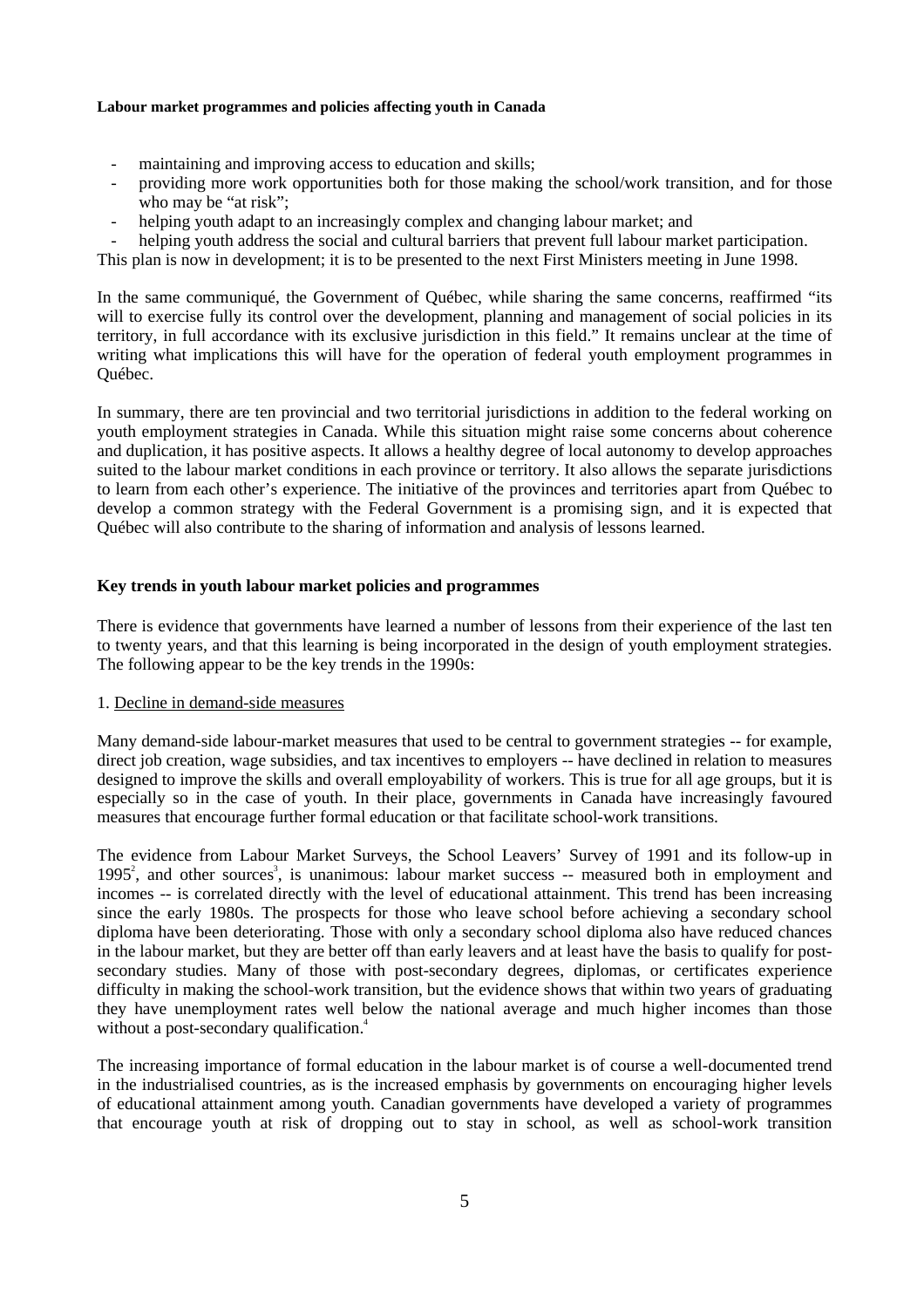programmes such as co-operative education, internships, and youth apprenticeship programmes that allow students to complete secondary school while apprenticing. These are discussed in sub-section 4 below.

Supply-side emphasis has also permeated thinking about the design of labour market programmes. In the past, direct job creation was viewed as a form of unemployment relief, a temporary measure to provide work during a period of difficulty . Canada's Opportunities for Youth programme of the 1970s is a good example. It appeared as the crest of the baby boom generation was coming of age and entering the labour market. The programme funded initiatives proposed by individuals or groups of youth to carry out sociallyuseful tasks, everything from environmental clean-up to traveling theatre groups. This approach was criticized for "warehousing" unemployed youth without creating permanent jobs, thereby creating dependency on continuing government funding. It was closed before the end of the decade despite the increasing problem of youth unemployment at the time.

Although there are a few exceptions, most youth employment programmes are now designed with supplyside objectives in mind. Even programmes designed simply to generate summer jobs for students are justified on the grounds that they provide much-needed income in a period of rising education costs. Some summer employment programmes now offer payment in the form of credits against tuition fees at postsecondary institutions. Moreover, an increasing number of temporary job programmes for youth emphasize career-related placements that allow young workers to develop their skills and to begin building personal networks in their field. Here are a few examples:<sup>5</sup>

- Newfoundland's Graduate Employment Programme assists post-secondary graduates in obtaining employment related to their field of study. The programme offers employers 60% of the employee's wage up to a maximum subsidy of \$10,000 per position. The youth gain experience in a career-related field, and many stay on in permanent jobs with their employer. A recent evaluation indicates that 41% of participants in the period 1991-1994 were still working with the employer contracted under the programme.

- Saskatchewan's Job Start/Future Skills programme links youth to employers and provides on-thejob training for new full-time positions in the workplace. Programme funds cover up to 50% of approved training costs to a maximum of \$5,000 per trainee. Training must lead to full-time employment with the sponsoring employer and must be recognized by a public institution or industry sector to ensure worker mobility. An evaluation released in September 1996 found that 76% of work-based trainees were still employed at the time of the survey and 84% of employers surveyed indicated that they had not been able to find the workers they needed prior to getting involved in the programme. The programme has enabled the province to assist in developing skilled workers for a range of new industries as well as assisting small and rural businesses to hire and train the workers they need.

British Columbia's Workplace Based Training (WBT) programme provides youth who would otherwise receive income assistance with full-time employment, enabling them to acquire portable work skills. The programme develops skills needed for long term employability while giving employers an incentive, in the form of training credits, to hire and train people on income assistance. Between 80% and 90% of clients remain employed following the 12-month contract. Of the approximately 4,000 clients in total, half are youth.

## 2. Targeted programming

Youth is not a homogeneous group. Young people vary by gender, social class, ethnicity and race, age, and education level. Across Canada, they also face a variety of local labour market conditions. Hence the needs of youth are quite varied. It is recognized increasingly that no particular type of programme can address all employment problems. Policy makers and programme designers must give careful attention to defining the group or groups they are to serve and identifying their particular needs. This involves not only analysis but also choices about the scope and depth of the response. A programme with a broad scope may provide a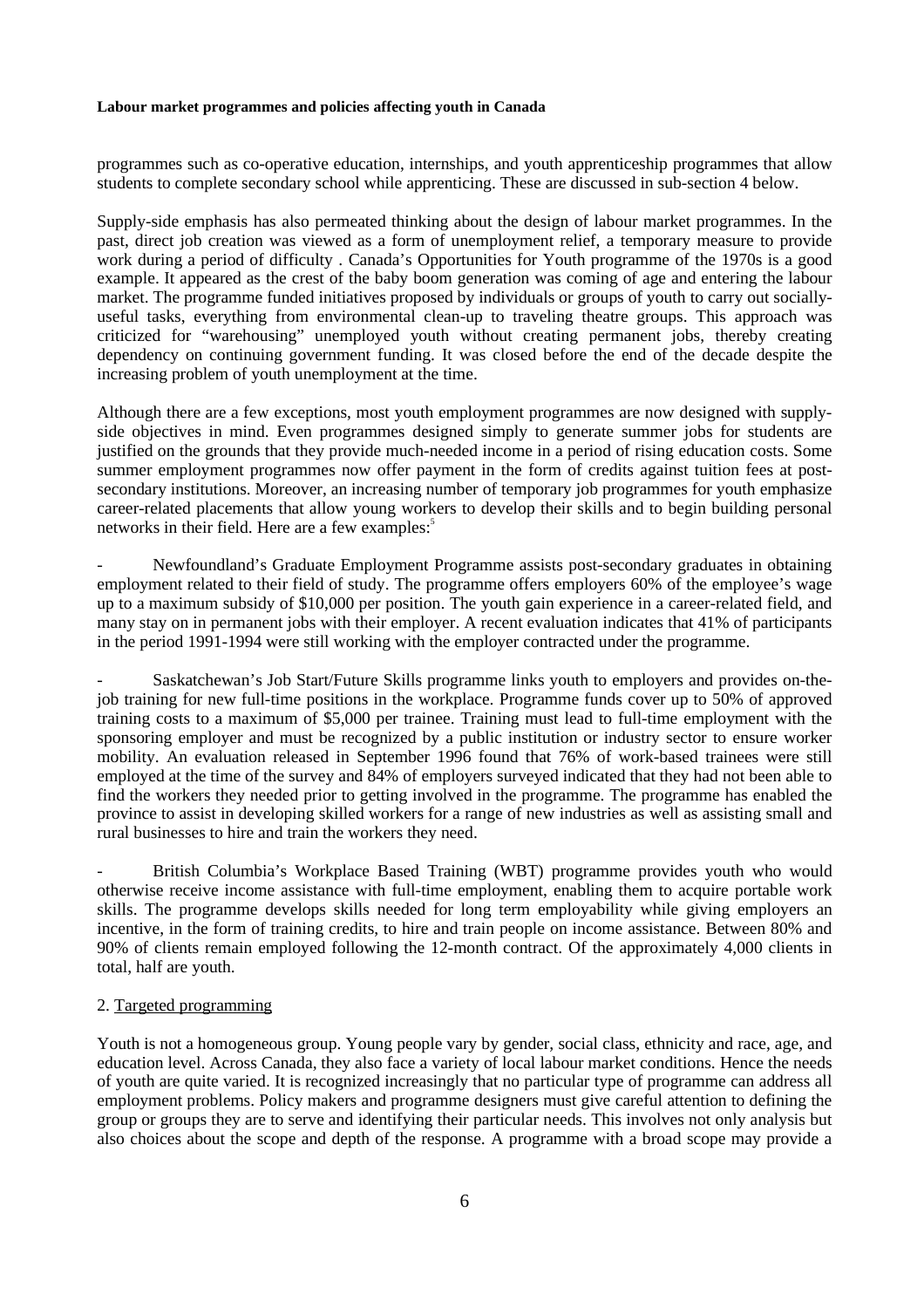small amount of benefit to a large number of people, while a more focused programme may be very helpful to a relative few.

All jurisdictions in Canada now offer a range of programme responses to problems of youth employment. At the risk of oversimplification, we can identify two general types. The first addresses one particular youth employment problem, such as the need of post-secondary graduates for initial job experience, or the need of unemployed youth who wish to start up their own businesses for training and access to start-up capital. The second is a multi-faceted approach designed for more disadvantaged youth who face multiple barriers to employment. Typical problems are low levels of education, lack of employability skills, and lack of self-confidence. For this set of problems most jurisdictions have developed multi-faceted programmes that combine counseling and career information, job search assistance, work experience, onthe-job and classroom training, life skills training, support for returning to formal education, and various forms of wage subsidy to assist the transition from unemployment to full-time work. In some jurisdictions, this entire range of specific and multi-faceted programming is packaged within an overarching programme that aims to ensure coherence and coverage of the needs of all targeted groups.

Although multi-faceted programming is now the preferred approach for disadvantaged youth, there is not yet any evidence that it is effective for those facing multiple barriers to employment. There is not yet any example of a programme in Canada that has proven to be effective in meeting the employment needs of severely employment-disadvantaged youth.<sup>6</sup>

Examples of multi-faceted programmes are the following:

Alberta's Youth Employment Services Centres are open to all youth in the areas where they are located. They offer a package of services tailored to the individual. These may include individual career and employment counseling, labour market information, group and individual job search service, financial assistance for training and education, training incentives for employers, and workshops designed to meet specific needs, such as life skills training.

- Youth Futures is a pilot programme in Prince Albert, Saskatchewan. It is a community initiative to assist young people dependent on social assistance to gain the skills and experience they need to be successful in the labour force and break the cycle of dependency. Community groups, employers, aboriginal groups, and government departments work together to offer counseling and employment services, provide opportunities for skill training, arrange community service and work experience, and encourage completion of high school. The community board includes five youth representatives.

Newfoundland's Linkages programme offers 'at risk' youth aged 18 to 24 who have not completed post-secondary education the opportunity to engage in 26 weeks of career-related employment, participate in regular group career planning workshops, and earn a training incentive toward the cost of postsecondary education. Employers receive a wage subsidy of up to \$5,720 for a maximum of 26 weeks. Over half of the participants are social assistance recipients.

## 3. Self-employment assistance

There is an increased emphasis on entrepreneurship in youth employment programming across Canada. Most jurisdictions now offer entrepreneurial skills training as well as business start-up loans, loan guarantees, and grants. Training and capital assistance are sometimes combined in the same programme. Québec offers young people (up to the age of 40) training, access to credit, and capital grants to establish farms. Several provinces offer small loans to assist students to start up their own enterprises for summer employment.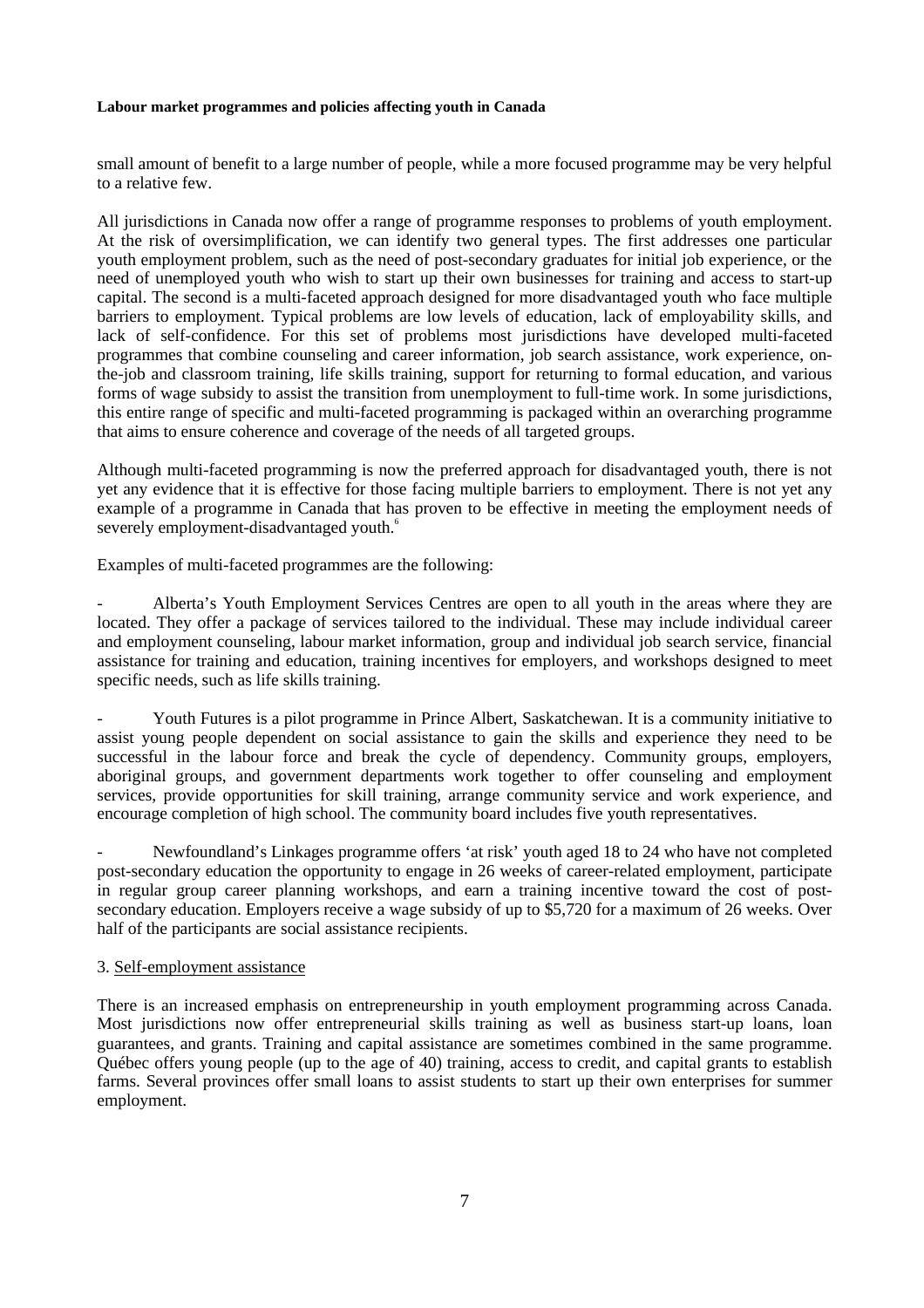Self-employment seems to be an appropriate response in a time when large firms are shedding staff and outsourcing many of their functions. Most new net job creation in Canada is by small firms. There has not yet been much systematic study of the effectiveness of this approach, however. These programmes need to be evaluated for their costs and benefits. Where numbers of new businesses and jobs created are reported, they appear to be rather low. Moreover, it is not clear whether such initiatives really offer viable alternatives for youth, or if they are just another source of low-paying, insecure jobs.

Here are a few examples of programmes to support self-employment:

- Nova Scotia's Centre for Entrepreneurship Education and Development (CEED) acts as a catalyst in areas of entrepreneurship education, research and programme design, professional development, and community entrepreneurship. Programmes target youth under 30 years of age. Programmes run by CEED have resulted in 25% to 30% of participants starting businesses. In 1997, there were 110 new business starts creating 200 new jobs.

British Columbia's Youth Business and Entrepreneurship Training Programme provides a threestage training programme to help young people to prepare for and start up their own businesses. Stage 1 provides an overview of what it's like to be in business, and information on resources in the community. Stage 2 is a two-day workshop on turning an idea into a business opportunity. Stage 3 is a ten-day business plan development training series. Participants conduct market research, write a business plan and explore financing options. There is also an alternative two-day workshop exploring co-operative business opportunities, followed by a ten-day set of workshops that allow participants to conduct market research and prepare a business plan for their co-operative business venture. Under the Youth Mentorship Programme participants are matched with local business mentors. About 1,400 youth participated in the programme's first year, 1997.

- Québec's Youth Entrepreneurs programme helps young people aged 18 to 35 to start their first business through awards for project feasibility studies, start-up, and training. A project must create at least two full-time jobs within the first two years. The programme provides a grant of up to \$6,000. The parallel Youth Entrepreneurship Assistance programme provides consulting services for starting up and continuing a business.

## 4. Social partnership

Canada does not have the tradition of corporatism that, for example, provides Germany's dual system of occupational training with the active support of employers, unions, and the state. Over the past ten or fifteen years, this lack of social partnership has been recognized as one of the key weaknesses in Canada's arrangements for occupational training and school-work transitions. There is a gap between the education system and the labour market. Many new initiatives in labour-market measures for youth have attempted to bridge this gap with programmes that engage the active participation of employers, community-based organizations, educational institutions, and public agencies. Several of the examples already cited are evidence of this trend, for example the Youth Futures pilot programme in Prince Albert, B.C.'s Youth Mentorship Programme, and the many examples of employer-based training supported with wage subsidies. Three approaches deserve particular attention here: co-operative education, internships, and youth apprenticeships.

## *Co-operative education*

Co-operative education programmes place students in real jobs with employers as one component of their formal course of studies. The work is jointly supervised by the employer and an academic adviser. Employers may be compensated through tax credits, wage subsidies, or simply by the free or low-cost labour provided by the student.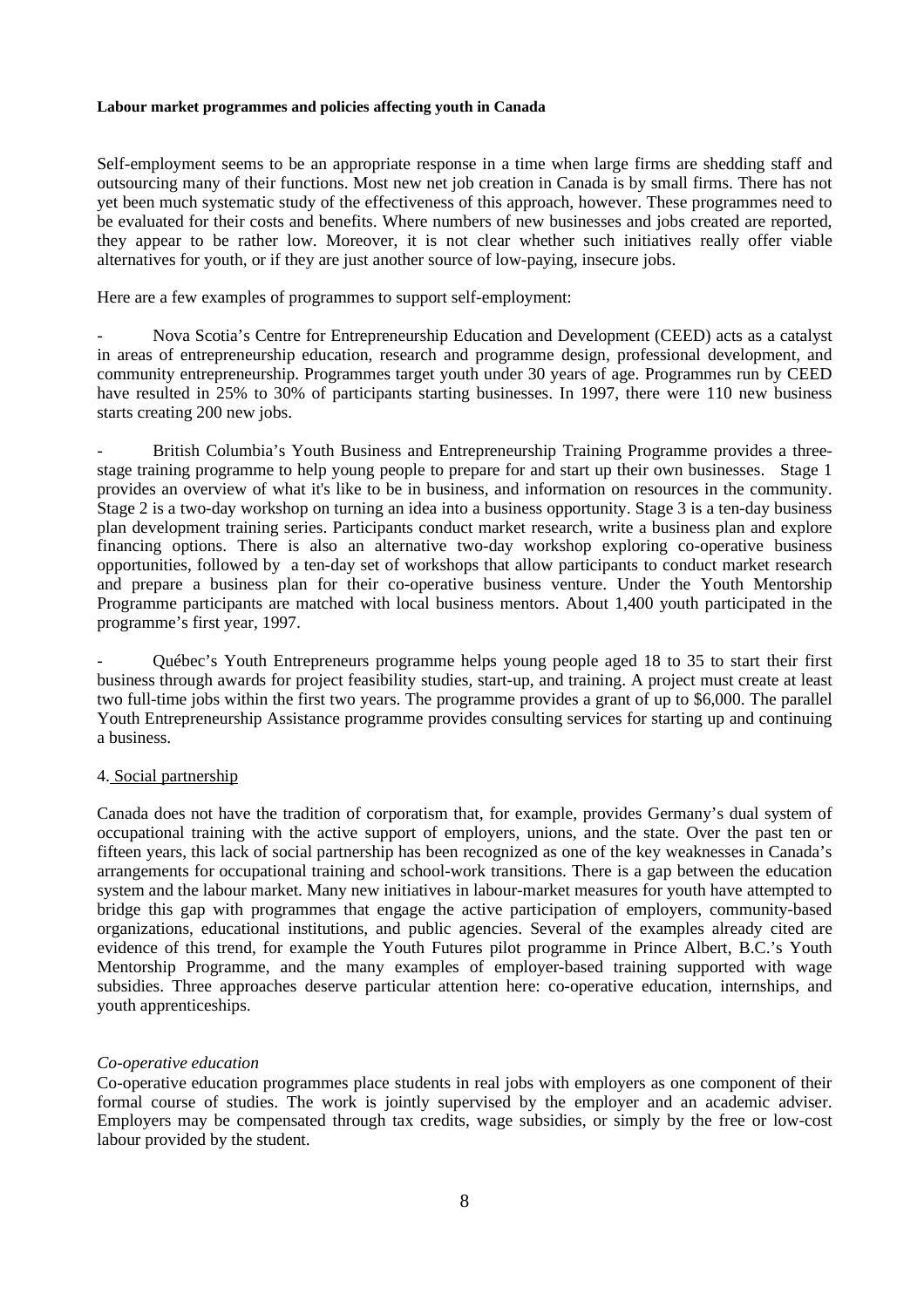The purpose of these programmes varies according to the level of education. At the secondary school level, a co-op placement is simply intended to give the student exposure to a chosen field of work. There is no formal training or certification involved. The experience may be part of a larger programme of career studies. Such programmes are now offered in several jurisdictions, particularly in western Canada. In other cases, however, there may be little or no follow-up, and the co-op job may be viewed by the student as merely an easy credit.

Co-operative education is on the secondary school curriculum in most jurisdictions in Canada, but less than 10% of secondary school students opt for it.<sup>7</sup> There are several obstacles to the success of co-op programmes. Some students and parents doubt the value of co-operative education for college- or university-bound youth and tend to see it as a form of terminal vocational training. Employers, especially smaller businesses and organizations, may be reluctant to offer workplace opportunities to youth because of the extra management time and costs that would be incurred for supervising the youth. Co-workers may see youth in co-operative programmes as taking work opportunities away from other insiders. Outside of large metropolitan areas, the variety of workplace experiences in sectors that are likely to provide good career prospects is usually quite limited. For their part, schools often have weak links with employers. Cooperative education programmes may clash with the demands of traditional classroom learning, for example in class scheduling. Most postsecondary institutions do not recognize course credits earned through co-operative education programmes. Finally, labour laws sometimes excludes students from certain kinds of protection, such as workers compensation benefits for injuries that occur on the job.

An evaluation of cooperative education programmes at the secondary school level in Canada has found that students who participate in co-op programmes are less likely to go on to post-secondary education.<sup>8</sup> It is not clear whether this is due to the impact of the programme or to the type of students who opt for co-op programmes, but anecdotal evidence suggests a straightforward explanation: co-op programmes do not provide credits towards admission to post-secondary education, and students intending to continue to postsecondary education are more likely to focus on accumulating the academic credits they require. The same evaluation also found that secondary school co-op programmes have no discernible impact on labour market success -- measured in time to find the first job, time employed, and earnings -- of those who do not continue to post-secondary education. Nor was there any significant difference in dropout rates between co-op and non co-op students. All of this suggests that there is not much value in co-op programmes at the secondary level, but these findings should not be accepted as conclusive, for two reasons. First, the problem may lie in design features and the problems noted in the preceding paragraph, not in the basic concept. Second, there has not yet been sufficient evaluation to draw firm conclusions; the one evaluation cited fails to demonstrate that those who participated in co-op programmes did not achieve better outcomes than if they had not participated.<sup>9</sup>

Co-operative education at the post-secondary level has a more positive record.<sup>10</sup> The programmes are most developed for students in engineering, computer science, commerce, and economics, where the relevance is most obvious to employers in labour market segments with high demand. Programmes for students in the humanities present more of a challenge to programme organizers. Co-op education at the postsecondary level is comparable to the experience in internships, described below. Students work with an employer in a real job, learn through experience and on-the-job training, and begin to develop networks in their field that can help them to find jobs when they graduate. Typically one semester per year is spent in a co-op placement and two in formal studies. The main problem for students is the shortage of employers who are willing to take them on for the work terms. Many end up sitting out their work term at home, or pressing on with their studies and skipping work terms due to the shortage of employment opportunities. Nevertheless, one study<sup>11</sup> shows at least modest benefits in terms of enhanced employment prospects and higher incomes for university graduates who opt for a co-op programme in the fields of mathematics and science and commerce and economics. However, engineering graduates gained no significant advantage from co-op programmes. As with the findings for secondary level co-op programmes, the problem of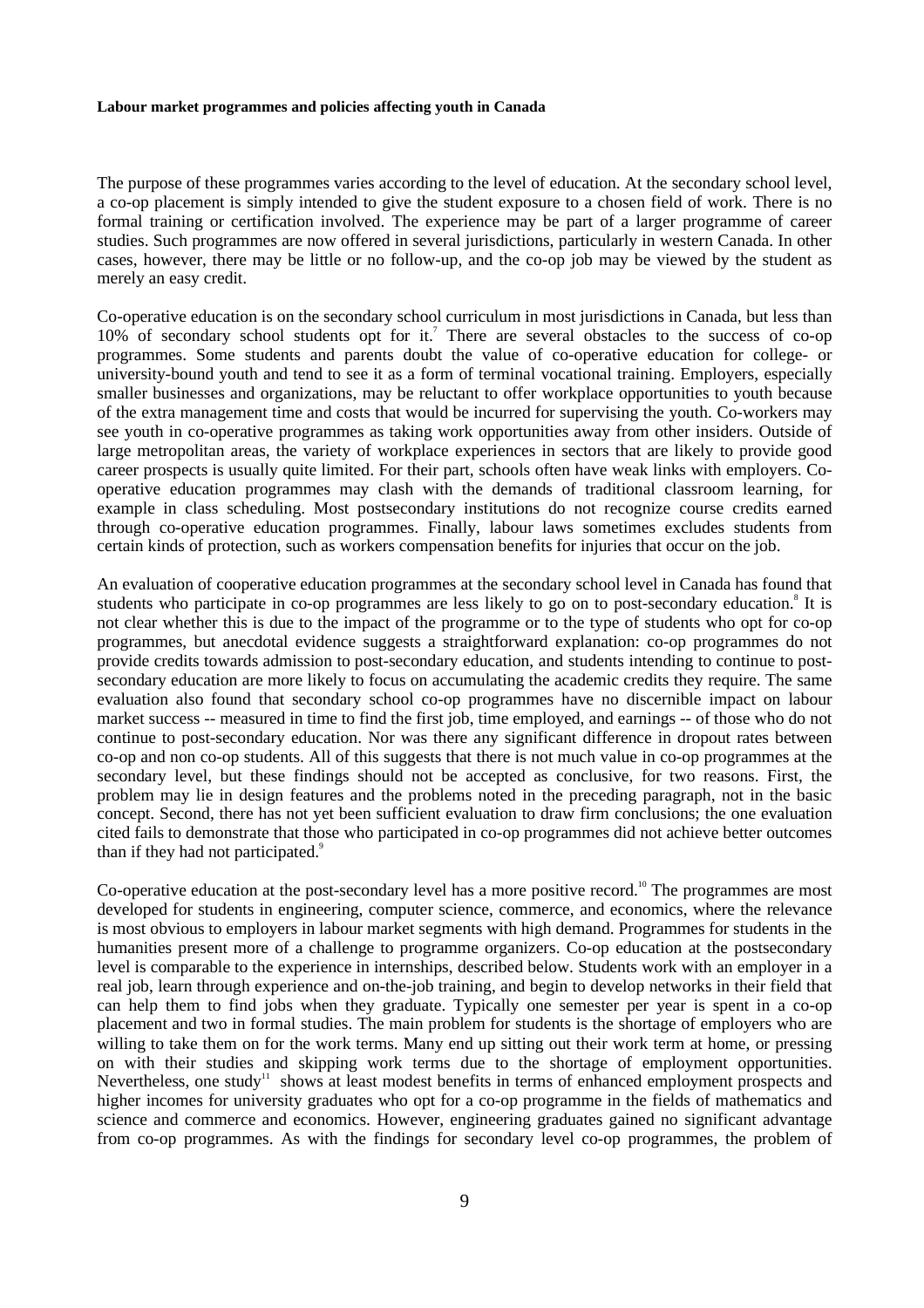selection bias has not been addressed in these studies; the apparent lack of success of secondary school coop programmes, and the success of certain post-secondary programmes, could both be due to the characteristics of the students who choose them rather than to the programme impacts.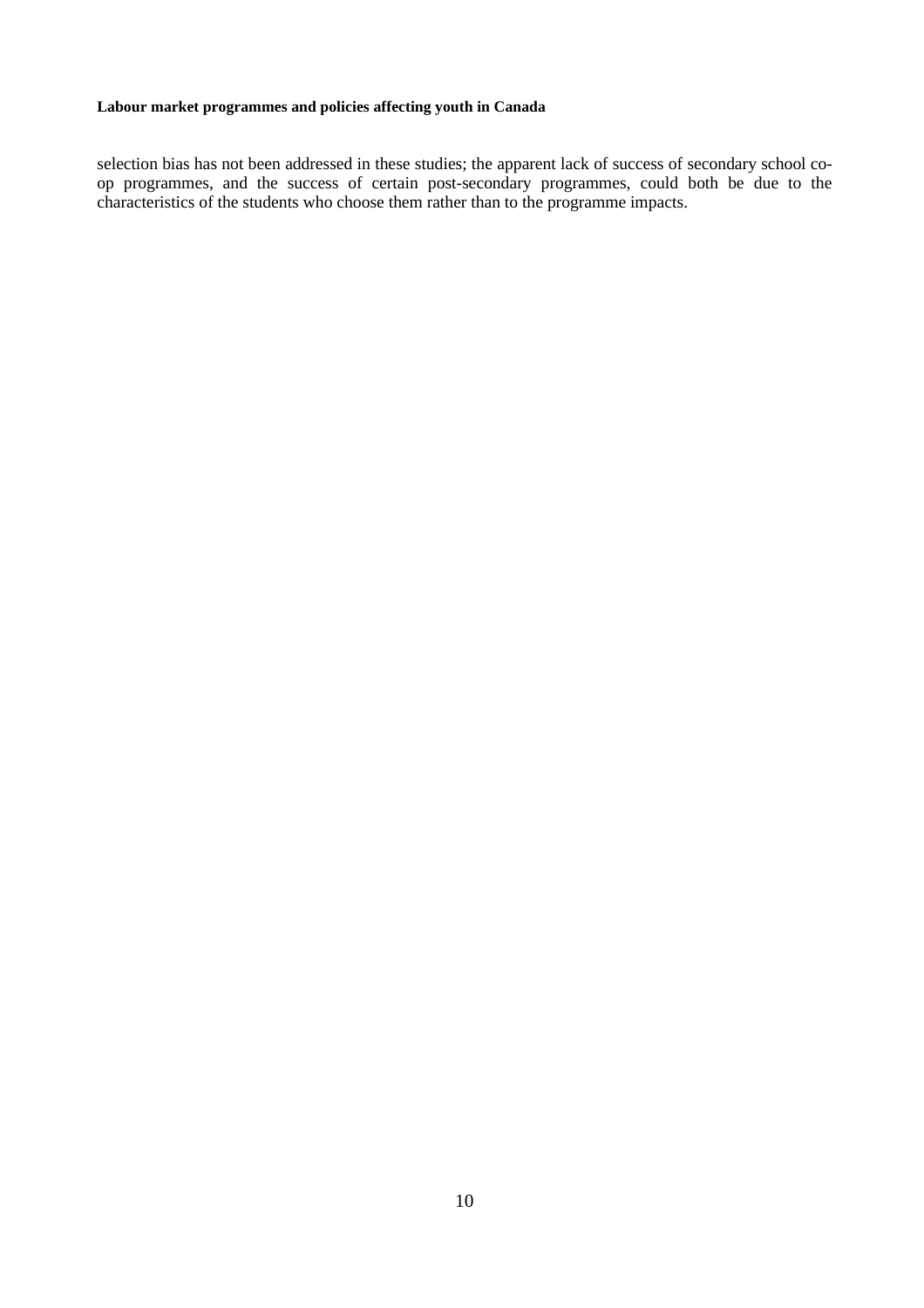## *Internships*

Internships are placements of unemployed and underemployed high school, college, or university graduates with employers in their field, typically for periods from a few months to one year. During the 1990s, the Federal Government has launched and expanded several large internship programmes. Federal ministries and agencies, including Agriculture Canada, Environment Canada, the Department of Fisheries and Oceans, Foreign Affairs and International Trade, the Canadian International Development Agency, the National Research Council, and Industry Canada sponsor internships with private firms and non-profit organizations in their respective sectors. Human Resources Development Canada also supports a largescale internship programme called Youth Internship Canada with an annual budget of \$89 million. One component of this programme is operated by the private sector through 18 industry sector councils, including for example the councils for the steel industry, tourism, electric and electronic manufacturing, and aquaculture. The financial and in-kind contributions by employers are estimated to exceed the federal government contributions. The objectives of internships are to provide the participating interns with work experience in a career-related field, further develop their skills through on-the-job training and mentoring, and give them the opportunity to begin developing networks in their field. In the particular case of sector council internships, the programmes lead to employer-recognized skill certification. All of these federal programmes taken together are currently supporting over 50,000 internships over a two-year period. The programmes are about to be evaluated at the time of writing, but interim assessments suggest that they are having a positive impact.

Another federal programme, Youth Service Canada, spends \$50 million annually to provide work experience and self-employment opportunities for 5,000 less well-educated youth who are unemployed and out of school. The programme works in partnership with community-based employers in the private, public, and not-for-profit sectors across the country to develop community service projects of various kinds. In addition to gaining work experience, participants receive a weekly stipend and a \$2,000 grant that may be claimed when they continue their education, start a business, enter the regular workforce, or pay off a student loan. Again, interim assessments appear to be positive, both in terms of subsequent employment rates and decisions to return to formal education.

There are also internship programmes at the provincial level. For example, Manitoba's Partners for Careers programme matches aboriginal high school, college and university graduates with entry-level career positions. It is a partnership involving business, aboriginal leaders, and the provincial and federal governments. Under the programme, aboriginal youth receive mentorship from industry leaders and are placed in new entry-level positions in the private sector. The principal objective is to develop working relationships between educational institutions, aboriginal organizations, and the business community.

The private sector has also developed a major internship programme, and the Federal Government has recently signed on as a "host organization" willing to take on interns. Career Edge was launched in 1996 with the support of some of Canada's largest corporations, and now has several hundred registered host organizations. Prospective interns must be university, college, or high school graduates willing to spend six, nine, or twelve months gaining career experience with a host organization. They approach host organizations directly through the Career Edge web site (http://www.careeredge.org). Career Edge acts as the intern's employer, thus eliminating host organizations' risks associated with severance. Host organizations pay Career Edge a fee to cover the \$15,000 annual stipend paid to the intern, payroll taxes, and an administrative fee. Host organizations are also able to place interns outside of their own organization, for example with customers and suppliers, or non-profit organizations. All host organizations and interns sign Career Edge's Code of Conduct and Workplace Practices. Career Edge stipulates that all internships should be both challenging and meaningful, allowing interns to gain general experience and develop specific career-related skills. The interns' jobs must be newly created positions and must not replace permanent positions or other education-sponsored programmes.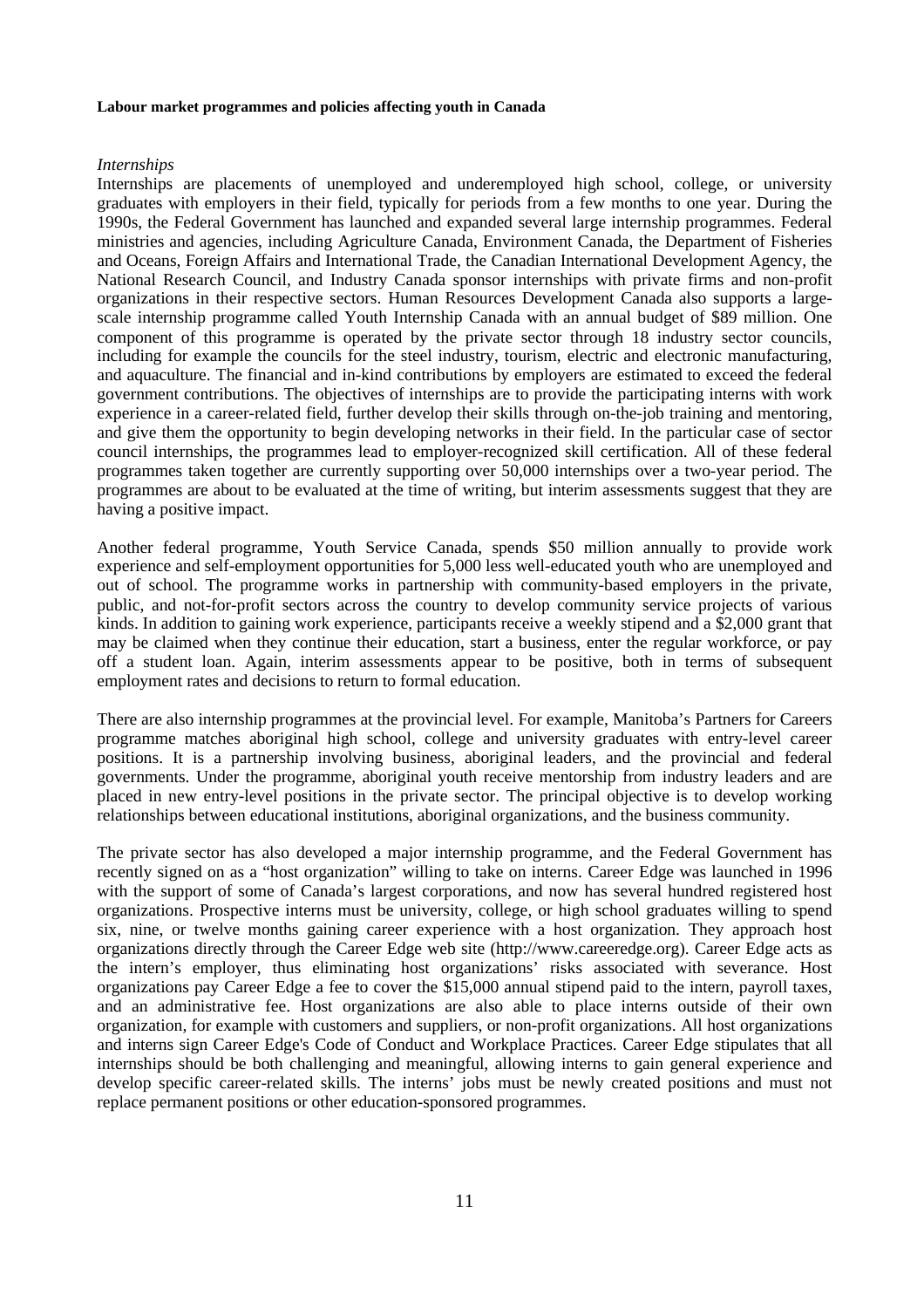# *Youth apprenticeships*

Youth apprenticeship programmes provide youth with an option that allows them to get started on training in skilled trades without abandoning their secondary school studies. They aim to attract more youth, especially women, into apprenticeship programmes in order to alleviate skill shortages in specified trades and to correct age and gender balances.

Ontario was the first jurisdiction to develop this kind of programme. In the Ontario Youth Apprenticeship Programme (OYAP), students train as registered apprentices while enrolled in school. The student works to complete his or her secondary school diploma while also gaining apprenticeship training towards a Certificate of Qualification with journeyperson status in a skilled trade. Students who find they are not suited to the trade can return to a regular school programme after one semester with no penalty. Students earn a percentage of a journeyperson's wage during the on-the-job portion of the programme. The programme is open to students who are at least 16 years of age and have completed Grade 10. Students must complete a minimum of three in-school credits per year. Schools are required to monitor the programme offered in the workplace to ensure that it meets secondary school credit requirements. To receive their secondary school diploma, students must still complete all compulsory credits. For the apprenticeship requirements, students must be employed with a qualified employer and must fulfill all requirements of an apprenticeship programme. The students' progress is monitored by training consultants from the Ministry of Education and Training, to ensure that industry standards and training requirements are being met.

Youth apprenticeship programmes have now been established in five jurisdictions: Ontario, Alberta, Manitoba, British Columbia and the Northwest Territories. All follow essentially the same model, providing an alternative path into apprenticeable occupations at a younger age while allowing students to keep the option of attending college or university later. Regular apprenticeship programmes have been in decline in Canada for a number of reasons. Apprenticeable occupations are concentrated in the traditional trades -- manufacturing, construction, and traditional services -- where there has been weak job growth for more than a decade. Moreover, the cost of apprenticeship training is high, both for the employer and for the apprentice. The employer pays more than three times the amount an employer in Germany would pay because the term is longer and the minimum wage is higher. At the same time, the apprentice must stay in the programme longer and finds the wage low because, on average, the apprentice is much older than a German counterpart -- 26 years old, compared to an average of  $16-17$  in Germany.<sup>12</sup> Youth apprenticeship programmes address the latter problem by getting the apprentice started at an earlier age. If they are well planned, youth apprenticeship programmes can also focus on skills that are in demand in the local labour market and help to address both labour shortages and skill training needs. On the other hand, youth apprenticeship programmes are expensive and relatively few young people have registered in them to date. This may be due in part to the low status of such programmes in the secondary school culture. There has been little evaluation of these programmes.

# **Issues**

There may be consensus in Canada on the urgency of the youth unemployment problem, but there are debates around a number of issues related to youth labour market programmes and policies. Some of these are public issues while others are confined to smaller groups of analysts and policy makers. This section briefly reviews the debates in six areas: labour-market training, workplace and employer-sponsored training, minimum wage legislation, tax incentives and wage subsidies, redistribution of working time, and access to good labour market information and counseling.

## 1. Training programmes for the young unemployed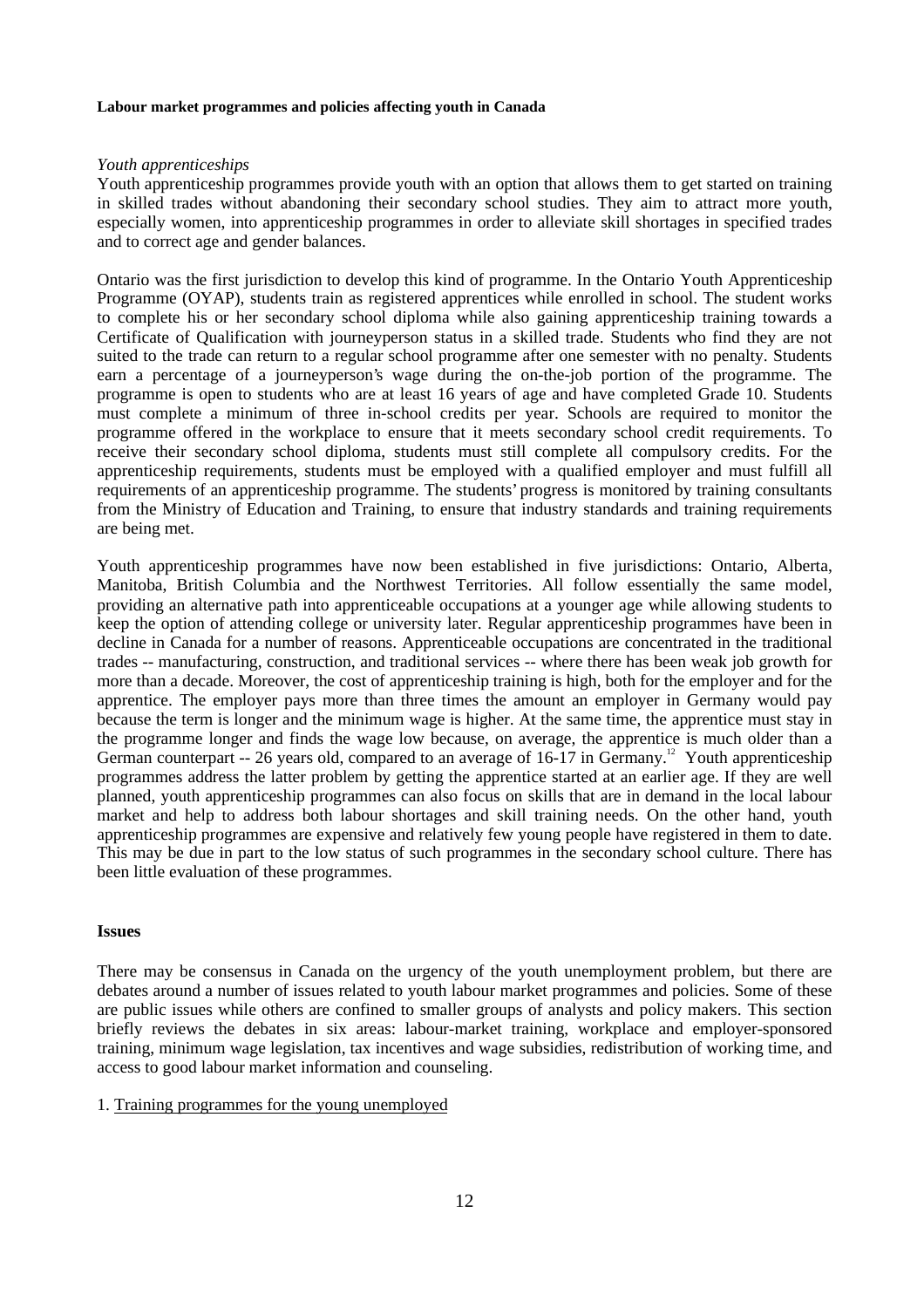Labour-market training programmes are analogous to curative as opposed to preventive medicine. Their aim is to improve the employability of workers with weak or obsolete skills. Young people who have left the education system before completing a postsecondary degree, diploma, or certificate are the main clients of these programmes, as a high school diploma no longer provides a guaranteed means of access to the labour market.

Although a few labour-market training programmes for young unemployed workers have been mentioned in the previous section, most training of this kind in Canada is not segregated by age group. Some observers believe that labour-market training programmes work more effectively when participants of different age groups are mixed together (although there does not appear to be any formal evaluation on this point). The typical programme is designed for unemployed people with a low level of formal education and a lack of marketable skills. Youth account for a large portion of clients, but labour market restructuring has left many prime age workers in this situation as well. Women returning to the labour market after a period of absence for child-rearing also frequently need this kind of support. As mentioned earlier, multi-faceted programmes are now generally preferred in this situation, combining training with career counseling, labour market information, job search assistance, and subsidised work experience. This can make it difficult to separate out the training component of the programme for assessment.

NB WORKS is an interesting example of this kind of programme, and it brings out the range of current issues around labour-market training. It is a six-year "national demonstration project" begun in 1992 and supported jointly by the Government of New Brunswick and the Federal Government. Its purpose is "to ensure that the participants achieve a level of educational/skill proficiency and obtain relevant work experiences that will allow them the opportunity to achieve permanent labour force attachment." Eligible participants are people who have been receiving social assistance for at least six months, have not completed secondary school, have little previous job experience, and who have dependent children at home. Over 80% of the participants are women; about 15% are under 25 and 51% are aged 25 to 34. During each of the first three years of the programme, approximately 1000 participants have been selected from among social assistance recipients in New Brunswick. For each participant, the projected programme is to last for about three years. It begins with a two-week orientation that focuses on life skills such as budgeting, time management, and goal setting. Participants then enter a 20-week period of employment. It is claimed that this helps to improve the self image of the participants, establish links with others in a similar situation, and develop teamwork skills, but the primary purpose seems to be to allow them to qualify for Employment Insurance (EI). No claim is made for the career relevancy of the work at this stage. It includes clerical, maintenance, and general labour such as clearing brush from under power lines. Most of the work at this stage is provided by public sector employers. Once they complete 20 weeks of work, participants are eligible for up to 156 weeks of income assistance from EI for the subsequent training period. The next phase is academic upgrading, during which participants complete their secondary school diplomas. Since they have different starting points, this period varies by the individual. They work towards the Adult High School Diploma offered at colleges of the New Brunswick Community College system. When they complete this stage, they choose a skill training programme from among those offered by the community college system. They are assisted in their choice by career counseling consultants who help them with labour market information and assessment of their own aptitudes and preferences. Most of those who have reached this stage have opted for training in skilled paraprofessional occupations such as nursing assistants or in occupations at the intermediate skill level, such as general office technology. During their training, participants can seek out employers in their chosen field to arrange summer internships for themselves. When they are approaching the end of the skill training phase they receive further advice and assistance from career counselors on job search methods, resumé writing, and interviewing techniques. They may also undertake further career-related internships provided they do not exceed the overall total of 156 weeks for which they are eligible for support. They are then expected to find jobs. They may make use of another provincial government programme which provides employers with a temporary wage subsidy for new permanent positions created to employ them.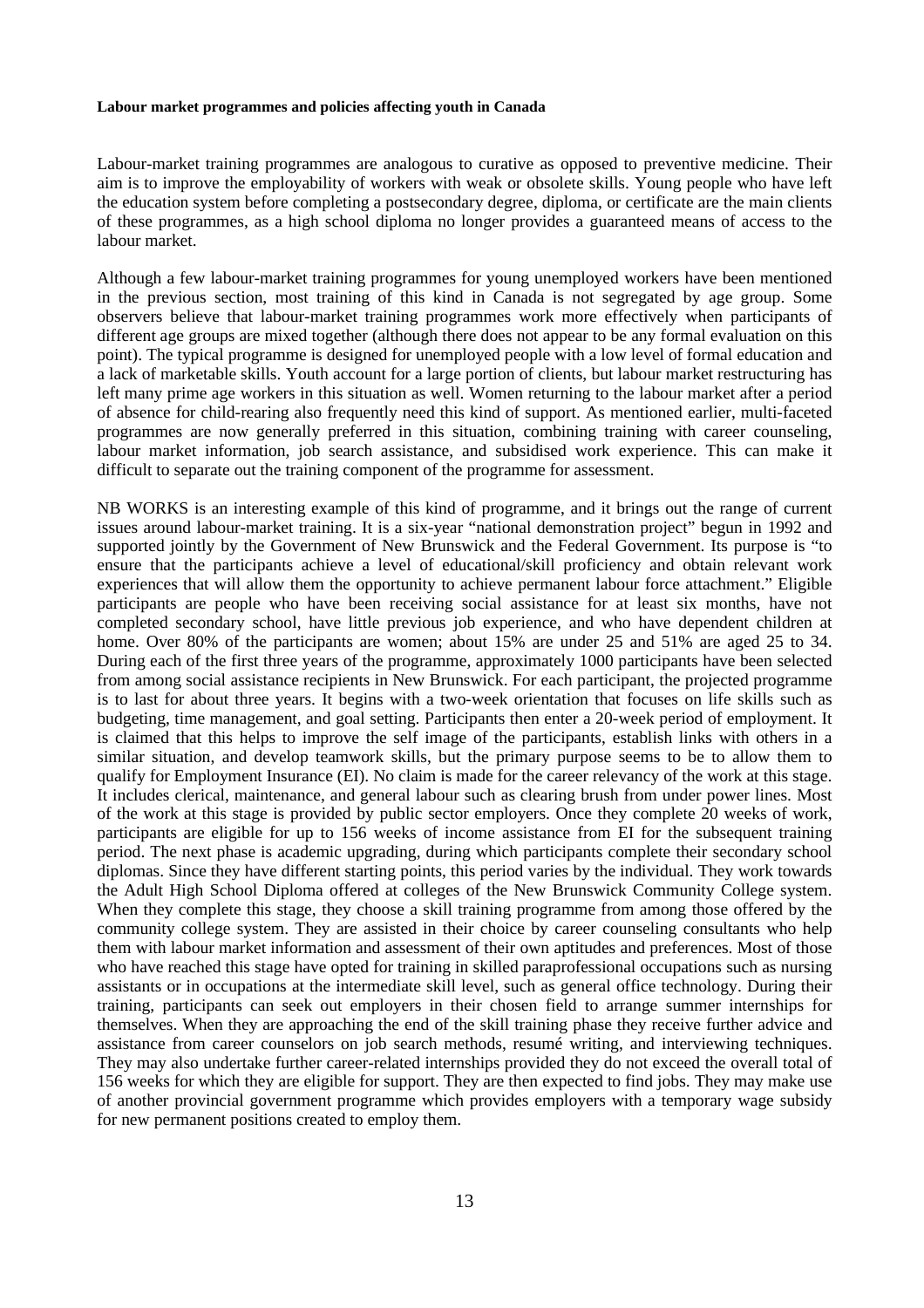Since it is a national demonstration project, NB WORKS is scheduled for extensive analysis. To date only an interim process evaluation has been completed, but it is already clear that there are several concerns. First, it has a very high rate of attrition. Over 70% of the first year's intake left the programme before completing it, and more than half of these returned to social assistance. Attrition rates have been somewhat lower for the subsequent years' intakes but still appear to be over 50%. This is in spite of tightened selection criteria aiming to ensure that participants have the motivation and aptitude for the programme. The experiences of participants explain this high dropout rate. The initial 20 weeks of employment received much criticism for poor planning, poor supervision, incidents of sexual harassment, and dangerous working conditions. The period allowed for academic upgrading was insufficient for many in the first intake, and this became another cause of dropout. It led to a tightening of criteria regarding prior academic achievement in the subsequent intakes, effectively excluding the more disadvantaged social assistance recipients from entry to the programme. Finally, although outcomes have not yet been surveyed, many participants were not optimistic about their chances of finding work after completing the programme. The unemployment rate in New Brunswick has been persistently above 10 percent throughout the 1990s, and many university and community college graduates already have difficulty finding work.

Critics of labour-market training programmes like NB WORKS point out that they do little or nothing to improve the demand side of the unemployment problem, and claim that at best they simply increase the competition for jobs and move unemployment around. Such programmes, they say, perform a "warehousing" function and little else, at great expense to taxpayers. The cost of NB WORKS, revised in light of the high attrition rate, will be \$134 million over the life of the six-year demonstration phase. This is a very high cost per participant; if those who dropped out and returned to social assistance are excluded, the cost amounts to over \$65,000 per participant.

Advocates argue that more trained workers attract new investment and, along with demand-side programmes and policies, help to create jobs. The New Brunswick Premier, Frank McKenna, defending the approach, said, "I have an absolutely dominating belief that in the chicken-and-egg conundrum of whether you should have jobs or training first, the answer is that you need the training first. If you have the training the jobs will take care of themselves." Advocates also point out that the gains both to individuals and society from training programmes accrue over long time periods and are hard to capture in cost-benefit analyses that extend only a year or two from the end of the programme.

Labour-market training in Canada has been evaluated more extensively than other approaches to youth employment problems, but much of the evaluation literature is limited by methodological shortcomings in earlier periods of evaluation practice.<sup>13</sup> Nevertheless, there are some general conclusions that emerge from the body of research. There is evidence that the positive impacts of training for all age groups have increased in the past ten to fifteen years, possibly due to improved programme design and delivery, possibly to the underlying importance of skills and knowledge in the labour market, or perhaps only to improved methods of measurement and evaluation. There are, however, "period effects" at work. Labour market demand for young workers was stronger in the middle and late 1980s, so both young trainees and non-trainees with whom they were compared tended to do better than either group has done in the 1990s. Moreover, where labour-market training programmes have had a positive impact, the gains in employment and earnings tend to be stronger in the short-term and to dissipate over time.

The key success factor in labour market training programmes appears to be strong links to the local labour market. Programmes that give emphasis to on-the-job training with real employers, as opposed to classroom training unrelated to a particular workplace, appear to generate more successful outcomes. It has also been found, not surprisingly, that programmes are more effective when they train participants for skills that are in demand. This may seem obvious, but it is often difficult to project needs accurately because of constant economic change and differences from one local labour market to another. Good connections between training programmes and the local labour market can help to bridge this information gap. These findings have contributed to the trend noted earlier towards the promotion of greater social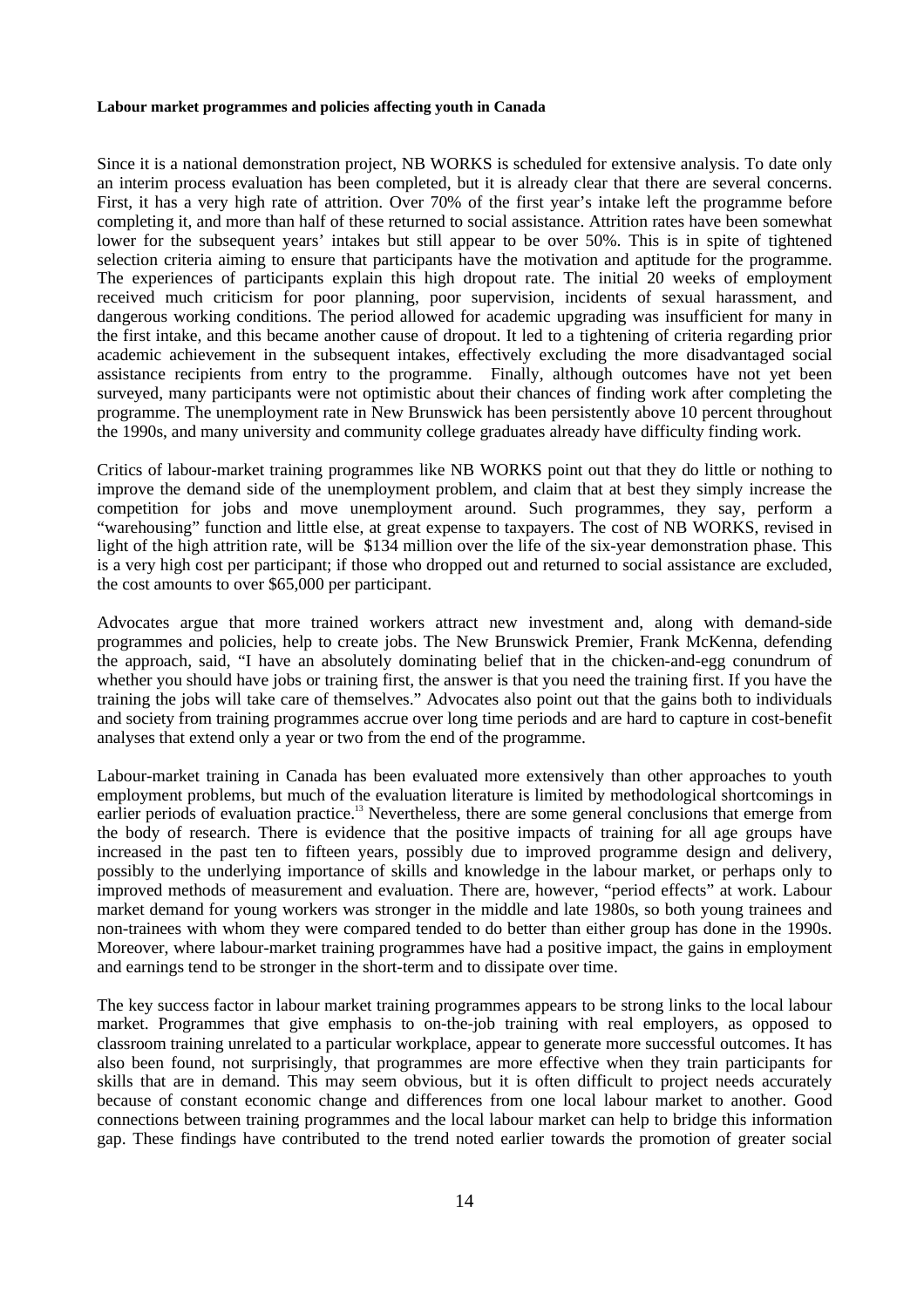cooperation. Evidence from the United States suggests that a "work first" approach can be successful because of its strong connections to local demand. The approach is to begin by finding a job with a local employer and then to subsidise on-the-job training. The participant works in a real job that includes a subsidised on-the-job training component. Academic upgrading takes place at the same time as vocational training, and both are related to the context of the actual job. Alberta has recently begun testing this model (for workers of all ages) at four pilot Integrated Training Centres.14

As already noted, training programmes are most effective when combined with other services such as counseling, job search assistance, and subsidised work experience and on-the-job training. This suggests that the other factors may be the more useful elements of successful programmes. Shorter, intensive programmes seem to be more effective, largely because the attrition rates are lower. Those who face the greatest obstacles to labour market success benefit least from training programmes, however, while those with the greatest advantages tend to benefit even more from access to training opportunities. But even those who are designated "severely employment disadvantaged" do appear to achieve positive short-term advantages from training programmes.

A number of issues have arisen around availability of training programmes and access of young people to them. The Canadian Labour Force Development Board has identified a large set of problems relating to unstable funding for labour market training, including a general shortage of programmes, long waiting lists, lack of information about programmes, problems with eligibility for those who are not receiving Employment Insurance, and lack of necessary supports, such as income support and child care.<sup>15</sup>

# 2. Workplace and employer-sponsored training

As mentioned earlier, Canada lacks a tradition of corporatist training schemes or even of extensive formal entry-level workplace training for young recruits. It appears that there is a lower incidence of workplace training in Canada than in the United States, and that North America is surpassed by Europe and Japan in this regard. The ready supply of skilled immigrant workers since the mid-nineteenth century has taken the pressure off Canadian employers to train their own workforce in anything but job-specific skills. Training in portable skills is considered to be the responsibility of the individual and the state. Moreover, several studies show that most employer-sponsored training in Canada goes to prime age male workers and to those who already have higher levels of formal education.<sup>16</sup>

Some policy-makers have considered ways to increase the level of workplace training in general and to make it available to those who now have more limited access -- less well-educated workers, women, and the young. There has been discussion in some jurisdictions of introducing a training tax. In such a regime, employers would deduct their own training expenditures from their training tax, thus providing a stimulus to employer-sponsored training. The tax would also generate revenue to support state-sponsored training programmes.

The main problem with this approach is that it would penalize small and medium-sized firms, where virtually all net employment creation has taken place in Canada in the last decade, but where training is least developed. The research on this question to date suggests that small firms do less training than larger firms for a few basic reasons. First, their training cost per capita is higher than for large firms because training seems to involve higher fixed costs, expenses that large firms can recoup through economies of scale. Second, small firms experience greater disruption when their key employees must be absent for training. And third, small firms are less likely to be aware of training opportunities. For these reasons, the thinking on this issue is more supportive of positive measures that make training more feasible for small firms. One proposal is to promote training networks through community-based and sectoral training councils that bring together the business community, colleges, universities, and the local private-sector training community. $\frac{1}{1}$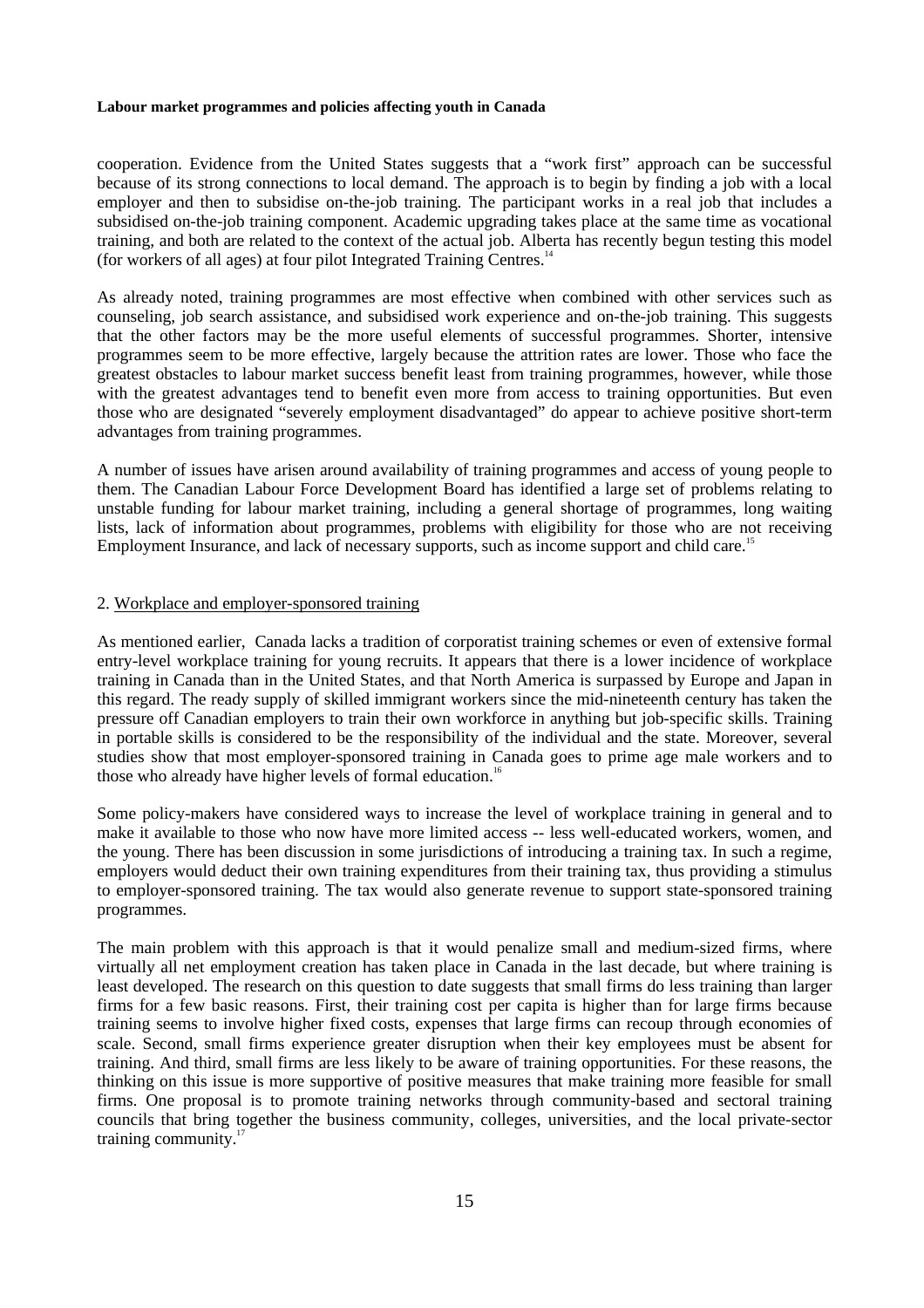Of course, young workers have difficulty even getting jobs, the prerequisite to gaining access to workplace training. Those who have jobs are much more likely to be employed in part-time, temporary, or "just-intime" jobs, where training is virtually non-existent. Even those who do have permanent, full-time jobs are less likely to have access to employer-sponsored training than older workers. In this environment, there is evidence that younger workers who have left full-time education are engaging in a high level of selfinitiated, career-oriented formal education and training without support from employers. Most of this is intended to advance their careers by developing portable skills, not to improve their ability to do their current jobs. Some observers therefore suggest that it is as important to develop policies that support the efforts of individual young workers to develop their skills through self-initiated training as it is to promote employer-sponsored training.<sup>18</sup>

#### 3. Minimum wage legislation

Minimum wages are legislated at the provincial level. Across Canada they range from a low of \$5.00 per hour in Alberta to a high of \$7.15 in British Columbia. Only two jurisdictions -- Ontario and Alberta - have subminimum rates for youth, and in both cases they are specifically for students under the age of 18. In Alberta's case the student minimum wage is \$4.50 per hour, or 90% of the adult rate; in Ontario the student minimum is \$6.40 per hour, 93% of the adult rate of \$6.85. All other jurisdictions have eliminated their subminimum wages for students, some attributing this to the Canadian Charter of Rights, adopted in 1982, which prohibits discrimination on the basis of age. Nova Scotia has a special minimum wage of \$5.00 per hour for inexperienced workers during the first three months of their employment, after which it rises to the regular minimum of \$5.50. Certain occupations in which youth tend to be employed - especially food and beverage servers -- also have subminimum wages in Québec and Ontario, but this is because the workers earn a large part of their income from tips.

Even where they exist, subminimum wages for students are not an issue because they are rarely used by employers.<sup>19</sup> This may explain why there has been no debate on the issue of "junior" rates for youth in Canada, nor any challenge to their legality under the Charter of Rights in Ontario and Alberta. There is, however, a major debate on the impact of the minimum wage on employment in general and youth employment in particular.

Opponents of the minimum wage argue from neoclassical economics the straightforward proposition that a minimum wage set above the equilibrium level reduces employment (as long as the labour demand curve slopes downward, which is a safe assumption). Since unemployment is highest among those with low levels of education and skill, and particularly among youth, the solution proposed is to expand the number of low-skill, low-wage jobs by reducing the minimum wage and other taxes on employment such as Employment Insurance premiums, Canada/Québec Pension Plan contributions, and other similar costs to employers. "Getting people into a job, any job," say the editorial writers of *The Globe and Mail,* "is far more important to their self-respect and their economic prospects than forcing them either to wait for a more interesting and well-paid job that may never come or to take expensive but too-often-worthless job training. One becomes a worker by working. One's value as a worker rises with the experience and skills acquired on the job."<sup>20</sup>

The main argument for minimum wage legislation is that it ensures a "living wage". It is seen to be a pillar of social justice, and a basic method of reducing poverty. It also supports the wage levels of workers earning above the minimum wage; their wage position would be undercut by competitive pressures if the minimum wage were reduced at a time of high unemployment. For these reasons, reduction or elimination of the minimum wage would be politically unpopular in Canada, and no jurisdiction has attempted it to date. The Alberta government, which has pioneered many neoliberal measures in Canada, reviewed its policy on the minimum wage in 1997-98 with a view to reducing it from its level of \$5.00 per hour,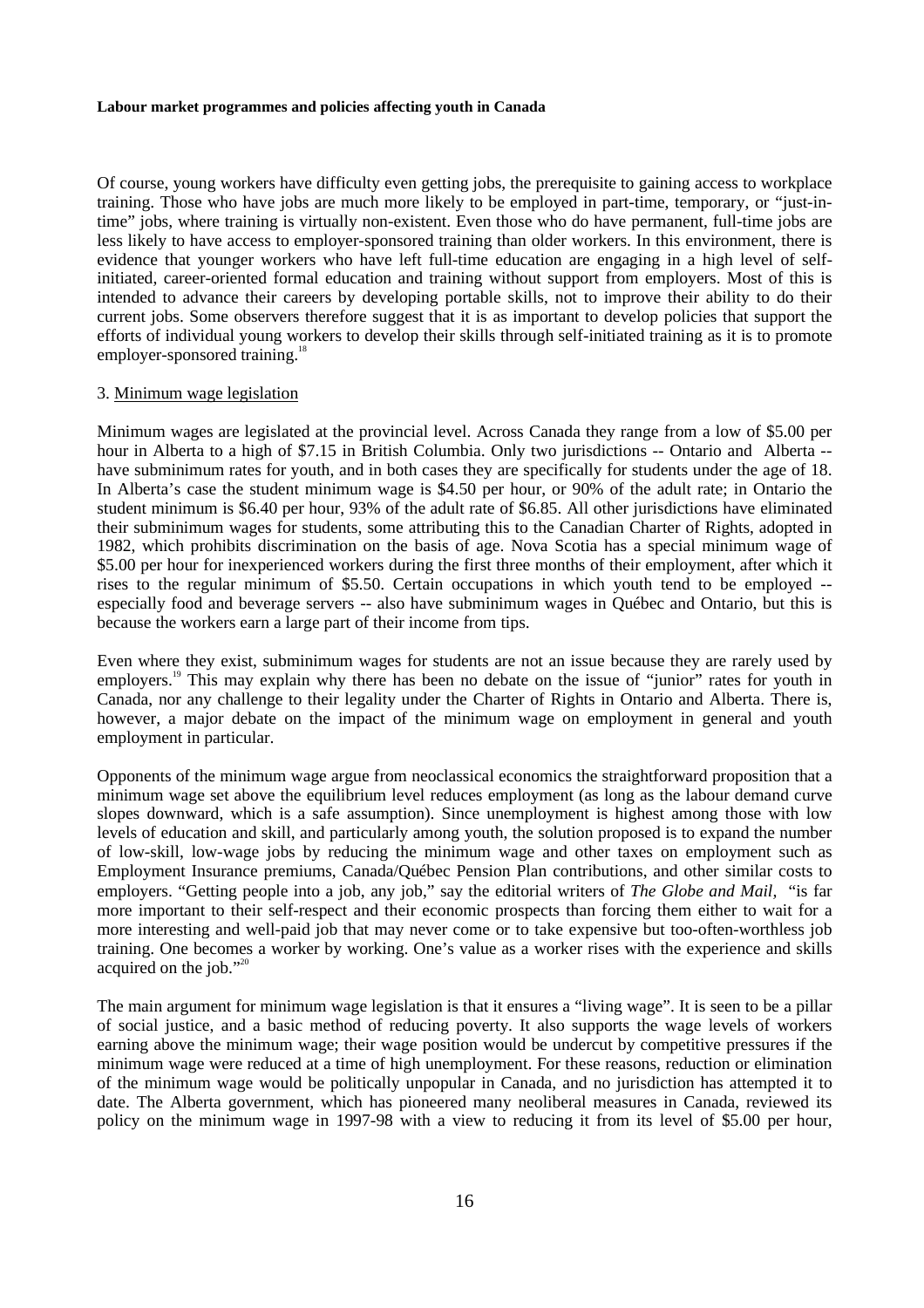already the lowest in Canada. The government, however, found in a survey that 86 per cent of the Alberta population favoured an increase and so reversed itself and raised the minimum wage to \$5.90 per hour.

Underlying the public debate is disagreement among economists about the real effects of minimum wage legislation on employment and incomes in general, and on youth in particular. A study by Card and Krueger in the United States has claimed to show that increases in the minimum wage do not have any disemployment effect.<sup>21</sup> This challenges neoclassical orthodoxy and has sparked a debate among professionals in the U.S. and Canada on the question. The Canadian evidence is scanty, but the studies that have been conducted suggest that there is a disemployment effect related to increases in minimum wage rates, especially for groups "at risk", that is, those whose earnings are at or near the minimum level before an increase. This "at risk" group is not large. The percentage of jobs paying the minimum wage is low: it ranges from 1.5% in Alberta to as high as 7.5% in Saskatchewan, with an average of 2.5 to 4% for Canada as a whole. Since about half of minimum wage jobs are part-time, the percentage of "full-time equivalent" minimum wage jobs is only about 1.6%.<sup>22</sup> The percentage of youth working for the minimum wage is much higher, however, especially among teenagers. It is estimated at 15-20% of employed teenagers in Ontario and Quebec and up to 40% in the Atlantic provinces.<sup>23</sup> Three separate studies indicate that there are disemployment effects associated with minimum wage increases for young workers who are currently working for wages at or near the minimum wage, and these losses would probably surpass the "breakeven" point -- that is, there would be a loss of income by the group as a whole despite the higher wages of those who retained their jobs. $^{24}$  By inference, it would be reasonable to expect that there would be employment gains for young workers, especially teenagers, by a decrease in the minimum wage level, and possibly a gain in earnings by the group as a whole despite lower wage rates for individuals.

What emerges from this analysis is a dilemma. A reduction in minimum wage levels could increase the employment opportunities for young workers significantly. Moreover, many of these young workers are not supporting themselves independently. Their earnings are supplementary to the household income, and their families include adult earners across the whole range of income levels. On the other hand, minimum wages support the income levels of those who do have jobs. One American study has shown that the decline in the real value of the minimum wage through the 1980s has contributed to increasing wage inequality in the U.S.<sup>25</sup> No doubt the same has happened in Canada; the real value of the minimum wage is significantly lower than it was in the late 1970s, in all provinces. The earnings of many prime age workers could be threatened by further decreases in the minimum wage level. Moreover, without parallel reductions in levels of social assistance to those who are out of work, the incentive to work would be undermined by further reductions in the minimum wage. These are the considerations that policy makers must weigh in dealing with the issue.

## 4. Tax incentives and wage subsidies

Tax incentives and wage subsidies are both used to varying degrees in Canadian jurisdictions as incentives to hire and train young workers. Of the two, tax incentives are the less preferred. The most recent national inventory of youth employment programmes indicates that only Ontario among the provinces offers employers tax incentives for hiring youth. It has two such programmes. The Co-operative Education Tax Credit offers businesses a credit equivalent to 10 percent (15 percent for small businesses) of the wages and benefits paid to post-secondary students in co-op placements, up to a maximum of \$4,000. The Graduate Transitions Tax Credit makes the same credit available for hiring unemployed and underemployed post-secondary graduates who have graduated within the past three years. (There is no age limit for either programme.) At the federal level, the government has recently announced the elimination of Employment Insurance premiums paid by employers on new jobs created for young Canadians aged 18 to 24.

As already mentioned in several earlier examples, wage subsidies are widely used as an incentive to employers involved in particular programmes for youth. Evaluations of federal training and work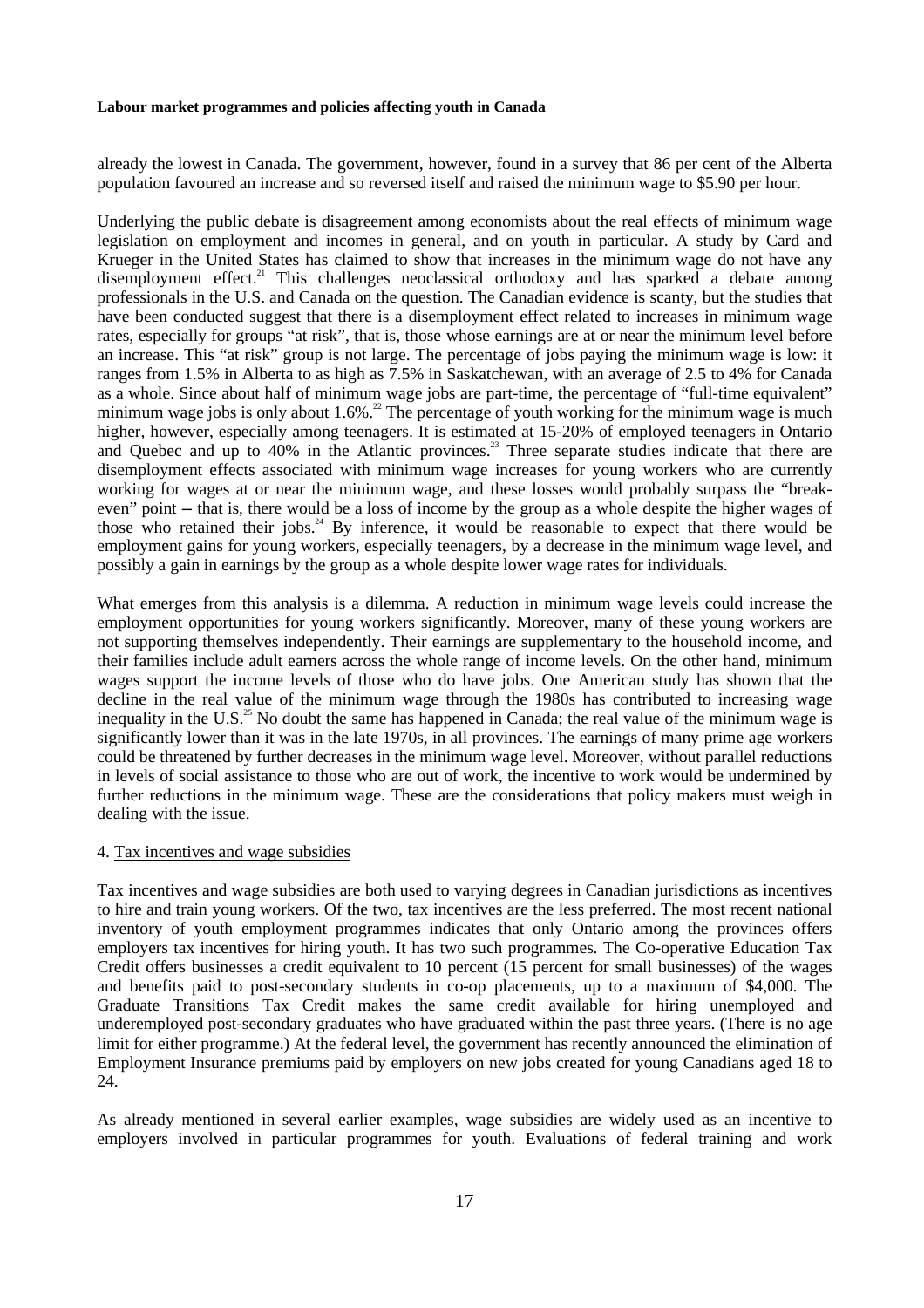experience programmes suggest that wage subsidies can play a useful role in getting employers involved, and employer involvement in turn is a key factor in the success of such programmes.<sup>26</sup> Wage subsidies are therefore one of the key instruments for promoting social partnership.

Neither wage subsidies nor tax incentives appear to increase the absolute number of jobs available in the economy sufficiently to justify their cost. A study of the Canadian Employment Tax Credit in the 1980s found that only 20 percent of the jobs subsidised by this programme were real incremental gains in employment. That is, 80 percent of the jobs would have been created without the tax credit.<sup>27</sup> Targeted programmes, however, can address social goals if they have the effect of giving an advantage to a designated group of job seekers, such as young workers, co-op students, or recent graduates. The programme can redistribute available job opportunities in their favour. In such cases, however, it is important to identify those being displaced by the targeted group. If the displaced are also members of a disadvantaged group, social equity goals will not be served.

## 5. Redistribution of working time

Although redistribution of working time as a labour market policy has never been given the serious consideration it has received in some European countries, it has advocates in Canada. Some argue that growth is not the answer to the problem of structural unemployment and underemployment. The economy has grown by several times in the past five decades, but unemployment and underemployment persist, and indeed have increased with each turn of the business cycle since the late 1960s. The current wave of technological change is eliminating far more jobs than it will ever create, they claim. We should therefore look for ways to redistribute the work available in the economy to preserve some degree of social equity. Advocates of this argument generally subscribe to the "end of work" thesis popularized by Jeremy Rifkin.<sup>2</sup>

Another line of argument arises from studies in Canada which show that much of the growing gap in earnings between younger and older workers arises from differences in the hours worked per week, not only from differences in hourly earnings.<sup>29</sup> The study cited here included only those who had jobs; factoring unemployed youth into the calculations would show an even greater gap. At the same time, a study by the Conference Board of Canada has found that about one-third of working Canadians would prefer to work less time, while a third would prefer to work more.<sup>30</sup> Those currently working too much could be creating value in other ways, by giving more attention to their families, friends, and communities. Those working too little, especially underemployed and unemployed youth, could step in to take up the slack, increase their incomes, and get a start on their career paths.

There are many straightforward ways of reducing work time -- shorter work days and work weeks, longer vacations, job sharing, education and parental leave, early retirement, and so on. The question of redistributing work from one group to another is a more difficult problem, however. Most work-sharing experiments in Canada have been designed to avoid layoffs rather than to expand employment and are not of particular benefit to youth. Most are situated in industries where employment levels are declining and are intended to preserve the interests of existing core workers, the insiders, rather than to expand opportunities for the outsiders.

A more interesting approach from the point of view of young workers could be to examine ways of redistributing work more appropriately among the different age groups across the whole life cycle. Young people could benefit from a more gradual transition from school to work in which classroom learning is combined with workplace training and experience, for example through arrangements like the co-operative education programmes and youth apprenticeships described earlier. Once they reach their early- to midtwenties, however, it is reasonable for youth to want to invest their time and energy in career-path jobs that provide them with decent incomes and opportunities to develop their talents. At intervals through the prime of life, it is also useful to take time away from a career job to learn new skills, to apply skills in different settings, or to attend to family responsibilities. The latter may involve child care or care of aging parents.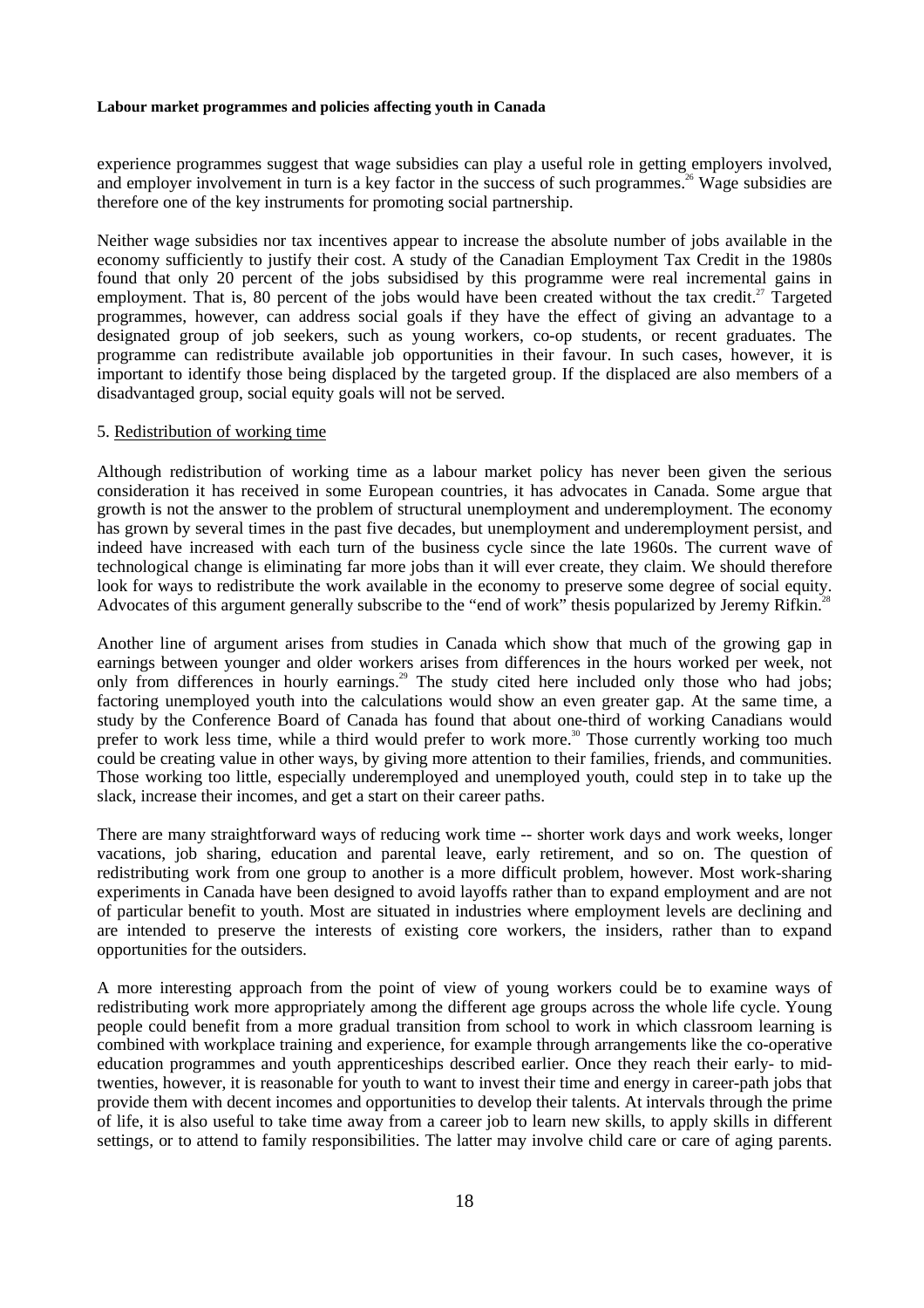After passing through the prime of life, older workers may wish to phase in their retirement gradually, rather than end their careers abruptly. Some may wish to continue to work and make a contribution beyond the traditional retirement age of 65, but on a reduced basis, blending income from work with pension income.

There are several measures governments could use to facilitate these kinds of life-cycle changes. Governments could promote the ability of prime-age workers to take extended leaves of absence for purposes of attending to their family or education. They could do this, for example, by regulations that establish the right of workers to unpaid leave, by tax shelters that facilitate saving for education and training leave, by legislating a right to parental leave for both sexes and supporting it through tax provisions and employment insurance, and by supporting such leaves in their own employment practices. Governments could also promote the practice of voluntary phased-in retirement, through appropriate changes to the Canada Pension Plan and Old Age Security, and through their own practice as public sector employers. $31$ 

There are limitations to this approach, however. First, there is not a simple one-for-one trade-off in the work given up by older workers and the opportunities for youth. Older workers are more likely to be employed in mature and declining industries. The early retirement, or even the gradual phased-in retirement, of older workers may be used to cover the downsizing requirements of employers rather than to create new opportunities for youth. Finally, the cost to governments in tax benefits and pension payments may be higher than is politically acceptable.

# 6. Information and counseling

Effective education, career, and employment counseling is widely recognized as an important support to the transitions of individuals through school and work. In Canada as in other industrial countries, however, it is unevenly developed and unavailable to large numbers of people who need it. $32$ 

There are several positive aspects to the state of education, career, and employment counseling in Canada. Materials produced by the federal department Human Resources Development Canada are generally regarded as excellent, as is the training it provides to its employment counselors. A good deal of energy has gone into creating on-line information that can be used by individuals and agencies across the country (http://www.youth.gc.ca). The quality and availability of guidance in schools is improving, and is of particularly high quality in Québec where career guidance counselors form a professional group with extensive formal preparation. In several provinces, notably Alberta and B.C., career education is an important part of the secondary school curriculum.

There are also several limitations, however. The counseling services of Canada Employment Centres are usually limited to those receiving Employment Insurance. Young workers who have left school and who are not eligible for Employment Insurance may have no access to career counseling apart from expensive private services. Except in Québec, counselors in schools usually have limited training for career and employment guidance and spend half or more of their time dealing with personal and social issues. Counselors in other social agencies are, on average, the least-well trained of all, and their mandate is normally limited to people receiving social assistance or other designated groups. Many schools and community agencies lack good resource materials with up-to-date information on the labour market and employment programmes at the federal, provincial, and municipal levels.

The international and Canadian literature emphasizes the importance of providing a coherent and comprehensive system of education, career, and employment counseling that is accessible to all who need it. Agencies and individual counselors may specialize in providing services to particular groups, but the system as a whole should be coordinated to provide the full range of education counseling, career education, and job-placement support that citizens require. Conger et. al. suggest a "one-start" service for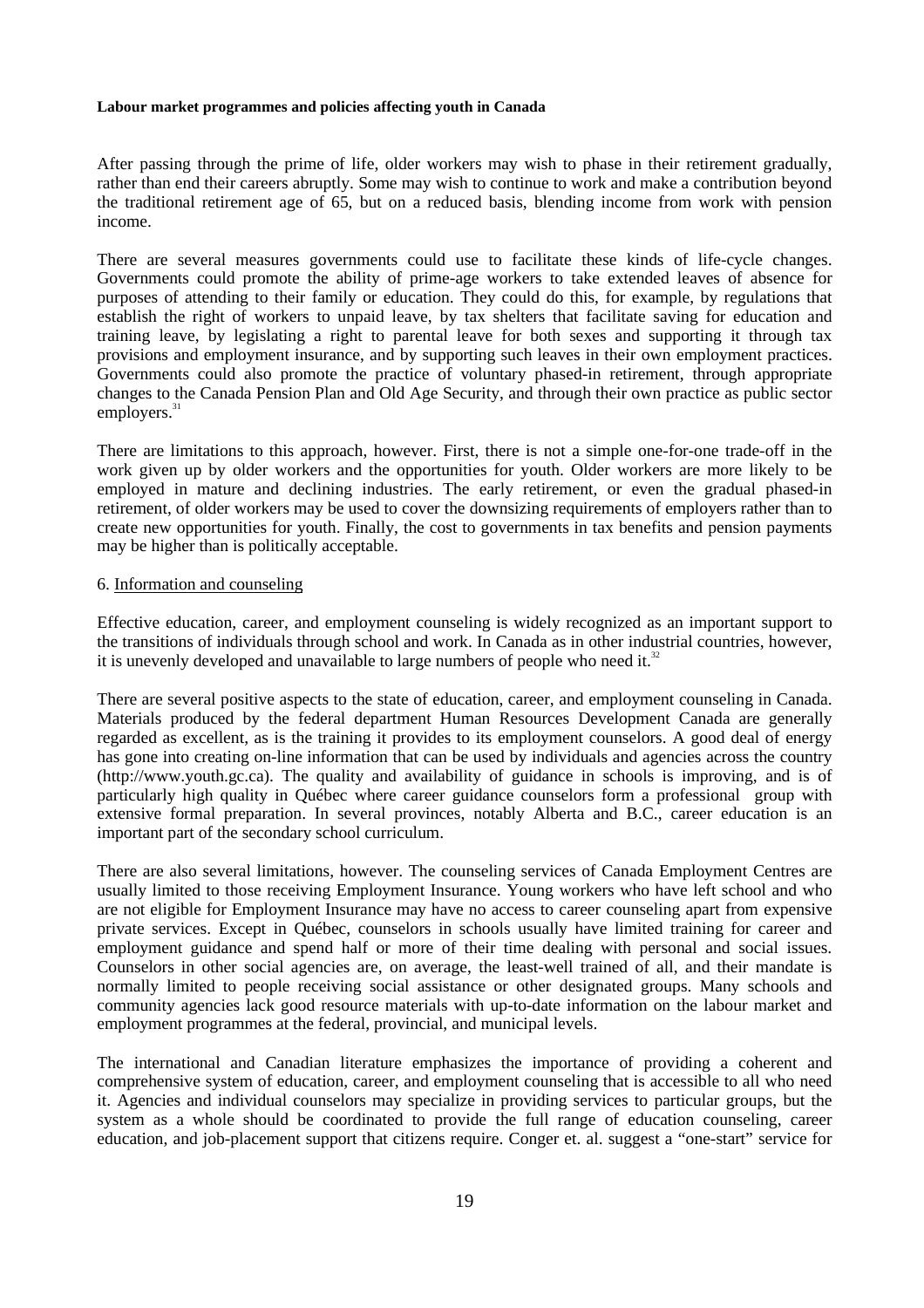individuals outside the education system, with a single point of entry where they can be directed to the appropriate counseling service. Finally, professional training and certification of counselors needs higher priority.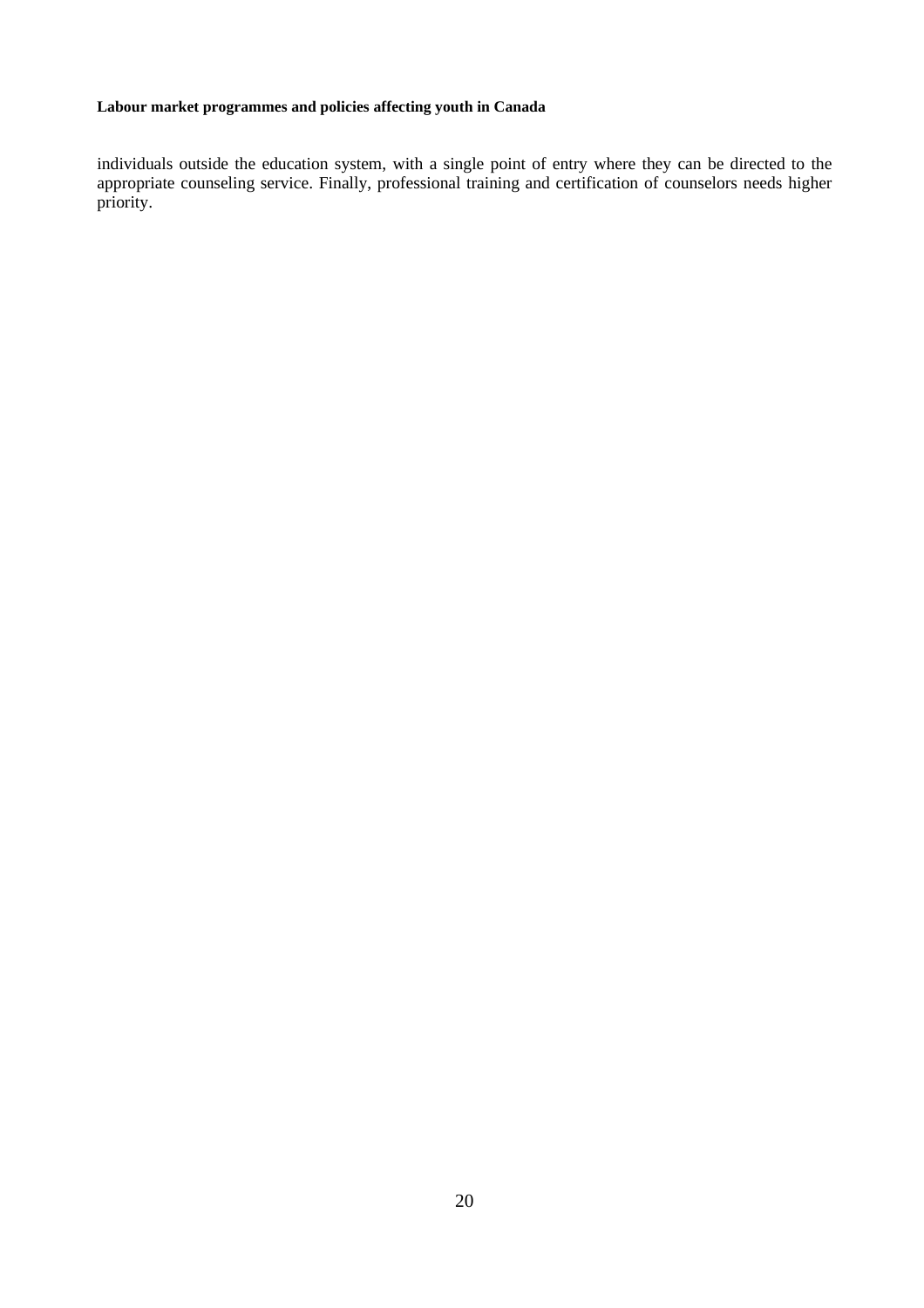# **Conclusion**

This paper has focused on labour market programmes and policies affecting youth in Canada, and it is limited by that focus. A thorough analysis would require some consideration of the broader policy environment, including educational, industrial, social, and macroeconomic policies, for all of these affect both the supply and demand sides of the labour markets youth encounter.

Even within its specific area of focus, the paper is limited by the shortage of research material that assesses the impact of the policies and approaches described here. This is no reflection on the work that has been done. As the authors of Human Resources Development Canada's synthesis paper, *Lessons Learned: Effectiveness of Employment-Related Programs for Youth* <sup>33</sup> observe, Canada ranks very high in any international comparison of evaluation efforts. The problem, the authors point out, is that good research to determine policy effectiveness in this field is difficult. A reliable impact evaluation requires large quantities of time and money. Impacts may be expected for several years after a participant leaves a programme, or from the time a programme ends, but the resources and interest are rarely available to follow up on participants for the time required to make a full assessment of costs and benefits. Even if this were done, the impact of a particular programme design depends to a great extent on the time and place in which it is implemented, so a positive evaluation in one situation is no guarantee that it will work in another. This is especially so in Canada with its diverse set of local and regional labour markets.

The paper has noted research gaps in several areas. The largest appears to be the need for evaluation of the range of relatively new approaches to school-work transitions: co-operative education, internships, and youth apprenticeships. Further assessment of labour-market training models is also needed, especially in the growth area of entrepreneurship training for youth. Given the constraints just mentioned, policy makers will always be dealing with a degree of uncertainty when making decisions, but better assessments of what works and what does not would help enormously.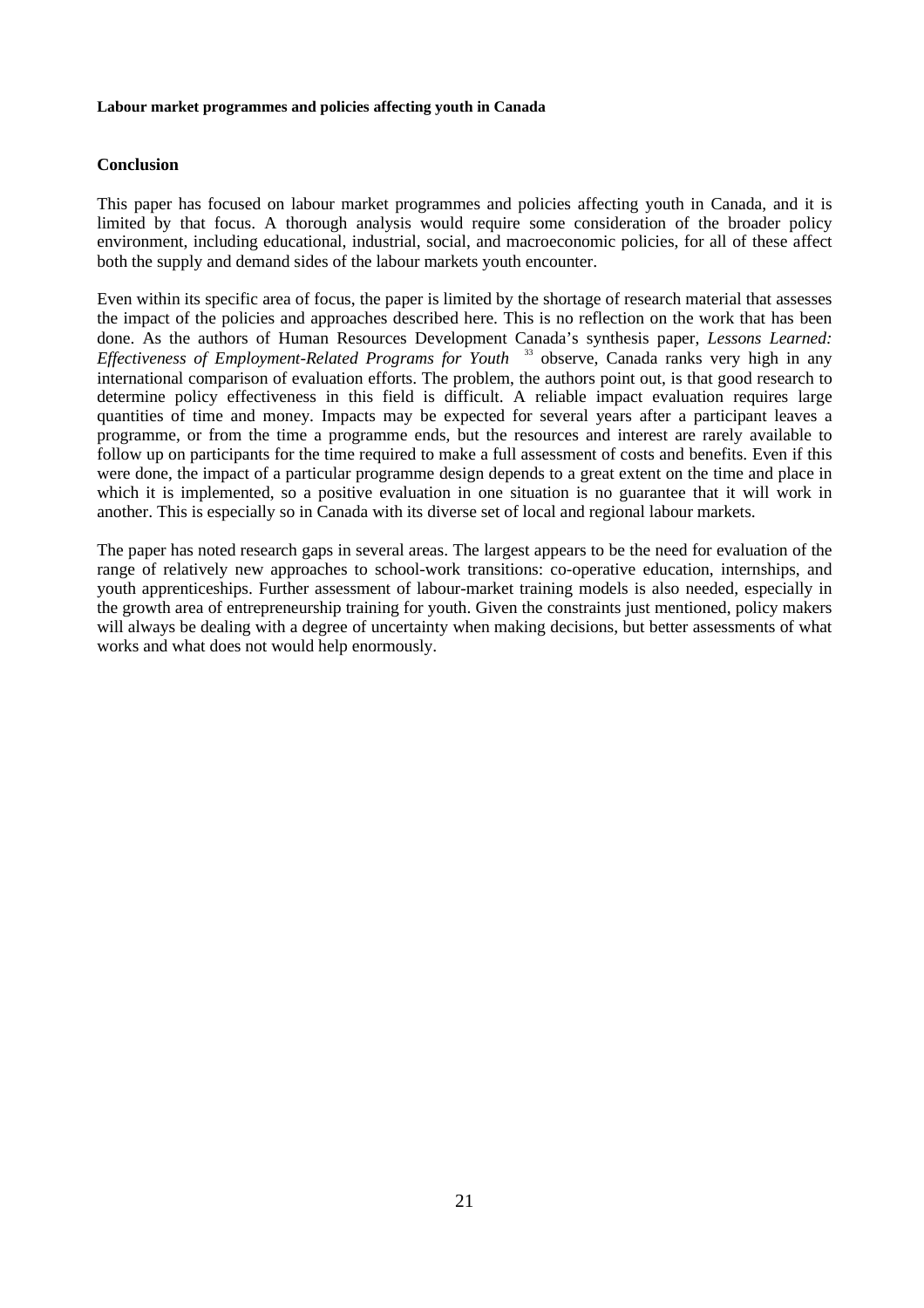## **Notes**

- 2 A report on the school leavers' survey is contained in S. Gilbert, L. Barr, W. Clark, M. Blue, and D. Sunter *Leaving School: Results from a national survey comparing school leavers and high school graduates 18 to 20 years of age.* Ottawa: Statistics Canada and Human Resources and Labour Canada, 1993. Initial results of the School Leavers Follow-up Survey of 1995 are contained in J. Frank, *After High School: The First Years.* Ottawa: HRDC and Statistics Canada, 1996.
- 3 See for example H. Krahn and G. Lowe, "Transitions to work: findings from a longitudinal study of high-school and university graduates in three Canadian cities," in *Making Their Way: Education, Training, and the Labour Market in Canada and Britain.* Eds. David Ashton and Graham Lowe, Toronto: University of Toronto Press, 1991.
- 4 See S. Crompton, 'Employment prospects for high school graduates,' *Perspectives on Labour and Income.* Statistics Canada, Catalogue 75-001E, 7, No. 3, Autumn, 1991: 8-13.
- 5 Examples of particular provincial and federal programs in this section are derived from the *Inventory of Canada's Youth Employment Programs and Services* prepared by the Youth Programs Branch of the Manitoba Ministry of Education and Training, revised December 1997.
- 6 See Human Resources Development Canada, *Lessons Learned: Effectiveness of Employment-Related Programs for Youth,* Ottawa: HRDC, Evaluation and Data Development, 1997.
- 7 The estimate is based on Ontario experience. It is from S. Crysdale and H. MacKay, *Youth's Passage from School to Work: a comparative longitudinal study of Eastside, Canada.* Toronto: Thompson Educational Publishing, Inc., 1994.
- 8 Human Resources Development Canada, *Evaluation of the Co-operative Education Option,* Ottawa: HRDC, Evaluation and Data Development, 1994.
- For a critique of the evaluation, see W. Craig Riddell, "Evidence on the Effectiveness of Youth Labour Market Programs in Canada: An Assessment," Ottawa: HRDC, Evaluation and Data Development, 1997.
- <sup>10</sup> HRDC, *Evaluation of the Co-operative Education Option*, op. cit.
- <sup>11</sup> J. Darch, "Labour market outcomes for university co-op graduates," *Perspectives on Labour and Income*. Statistics Canada, Catalogue 75-001, 1995, pp. 20-24.
- <sup>12</sup> See the discussion of apprenticeship in The Economic Council of Canada, *A Lot to Learn: Education and Training in Canada.* Ottawa: Department of Supply and Services, 1992.
- 13 See Human Resources Development Canada, *Lessons Learned* op. cit., as well as the main technical paper supporting this document: W. Craig Riddell, "Evidence on the Effectiveness of Youth Labour Market Programs in Canada: An Assessment," op. cit.
- <sup>14</sup> HRDC, *Lessons Learned: Effectiveness of Employment-Related Programs for Youth*, op. cit.
- <sup>15</sup> Canadian Labour Force Development Board, *Putting the Pieces Together: Toward a coherent transition system for Canada's labour force.* Ottawa: CLFDB, 1994, pp. 120-133.
- <sup>16</sup> G. Betcherman, N. Leckie, and K. McMullen, *Developing Skills in the Canadian Workplace*. Ottawa: Canadian Policy Research Networks, 1997.<br><sup>17</sup> See Betcherman et. al., op. cit., pp. 82-83.
- 
- <sup>18</sup> See G. Lowe and H. Krahn, "Job-Related Education and Training among Younger Workers," *Canadian Public Policy,* XXI, No. 3, September 1995. It is interesting to note that Lowe and Krahn's study showed that younger male workers received more workplace training than older workers, a finding at odds with other surveys. This may now be true of well-educated young male workers in large firms.
- See M. Baker, D. Benjamin, and S. Stanger, "The Highs and Lows of the Minimum Wage Effect: A Time Series-Cross Section Study of the Canadian Law," University of Toronto Working Paper, #9501. In an American study, Katz and Krueger find that the same is true in the United States: employers rarely make use of the subminimum wage. Cf. L Katz and A. Krueger, "The Effect of the New Minimum Wage on the Fast Food Industry," *Industrial and Labour Relations Review*, No. 43, 1992, pp.254-265.

21 See D. Card and A. Krueger, "Minimum Wages and Employment: A Case Study of the Fast Food Industry in New Jersey and Pennsylvania," *American Economic Review,* No. 84, 1994, pp. 772-793. The study is reported again in their book *Myth and Measurement: The New Economics of the Minimum Wage.* Princeton NJ: Princeton University Press, 1995.

 $\frac{1}{1}$  See the analysis of this period in J. Stefan Dupré, David M. Cameron, Graeme H. McKechnie, and Theodore B. Rotenberg, *Federalism and Policy Development: the case of adult occupational training in Ontario.* Toronto: University of Toronto Press, 1973.

<sup>20</sup> "A frontal assault on unemployment (5)," Editorial in Toronto's *The Globe and Mail,* September 17, 1997.